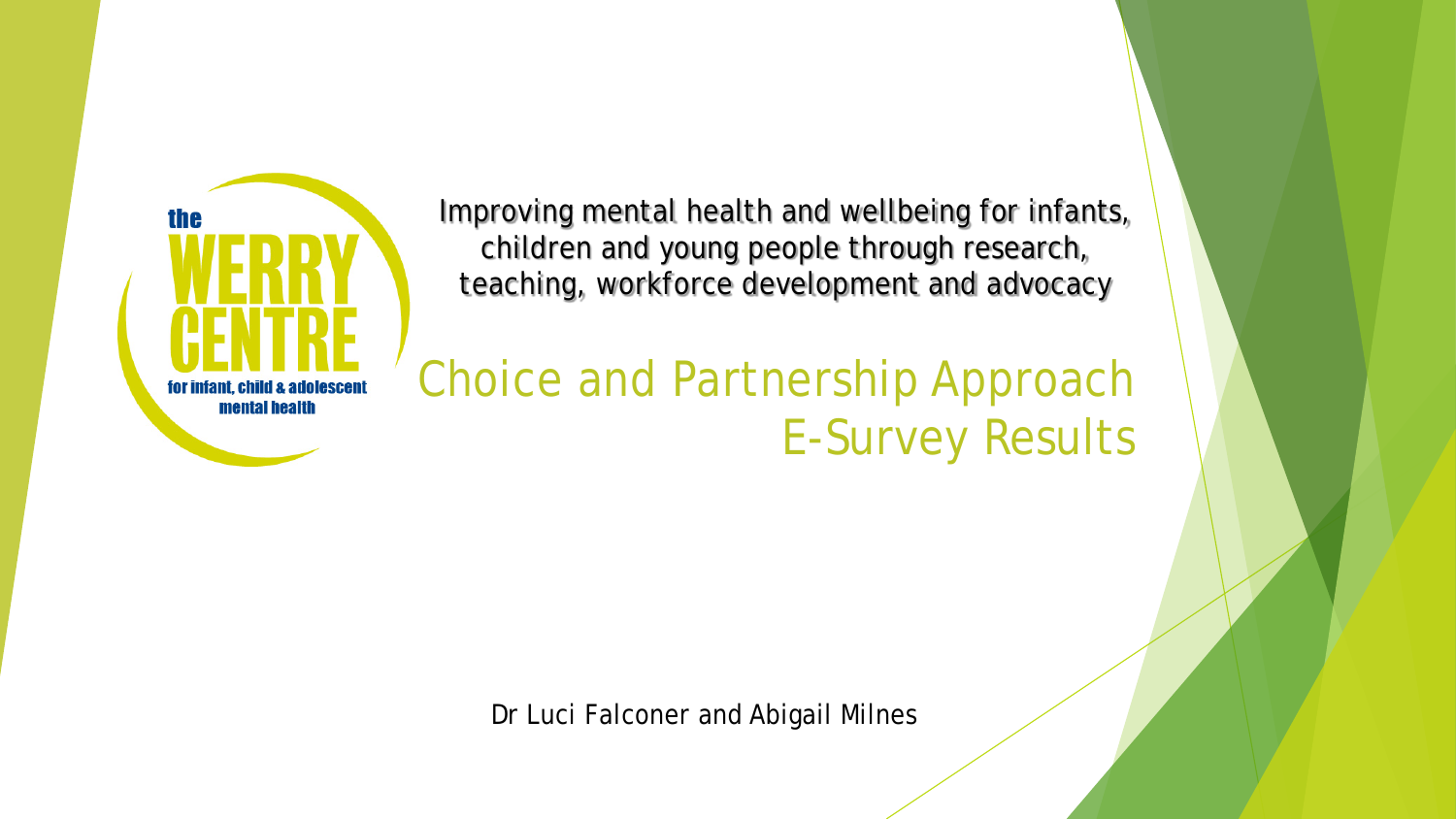# E-survey

- An E-survey on the Choice and Partnership Approach was sent to approximately 135 DHB and NGO ICAMHS/AOD services in July 2015.
- Aimed to determine the extent to which the Choice and Partnership Approach is used nationally and any benefits this approach has had on referral management and treatment pathways.
- ▶ We received 49 responses 30 used CAPA, 19 did not use CAPA. 28 responses were from DHB services, 8 from NGOs, 1 PHO and 2 unsure.

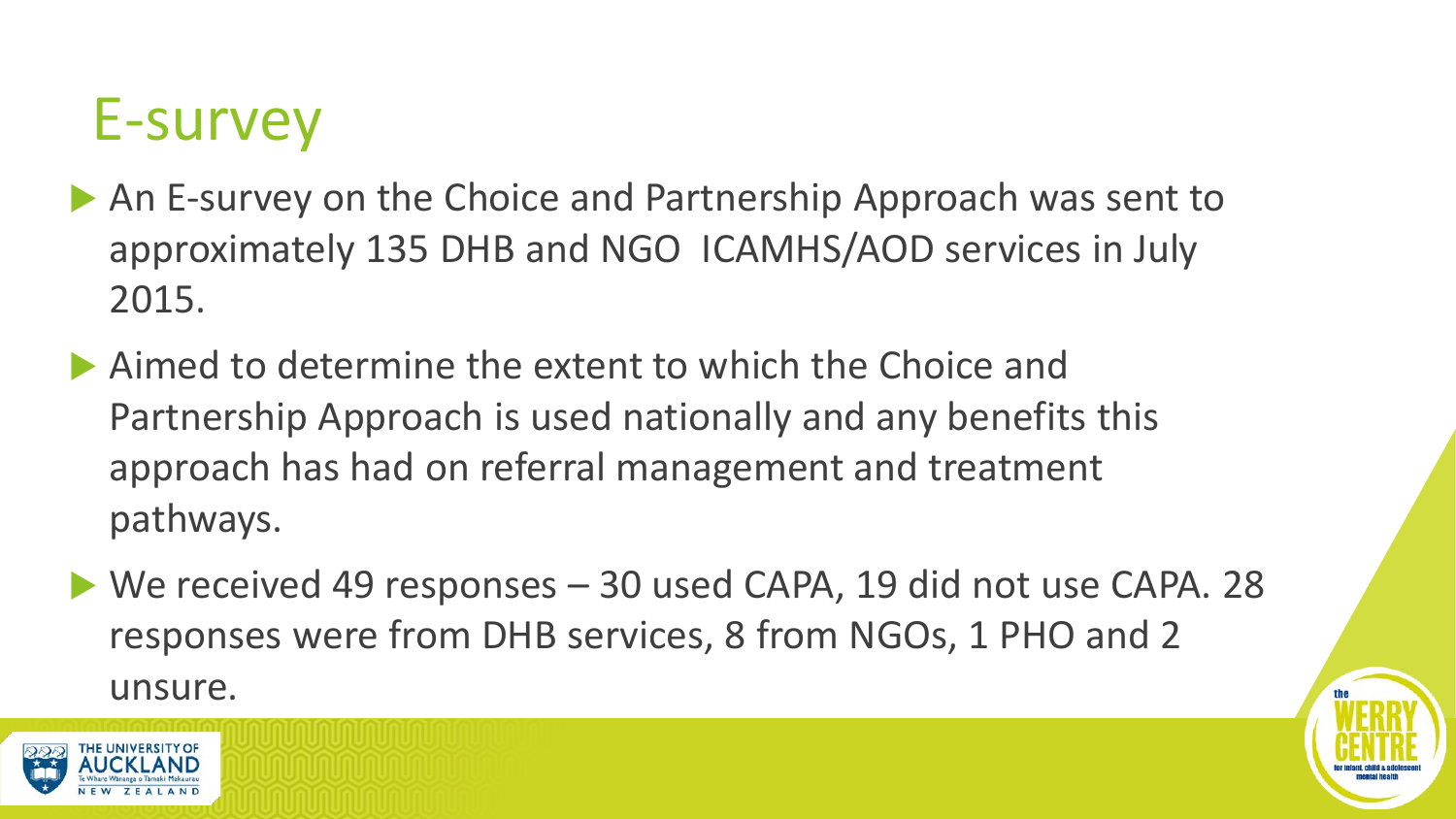# The results

- Services were asked to what extent they implemented the 11 CAPA components. Fully, partly or not at all. These answers were then compared to responses about length of waiting times, numbers of FTEs and clients seen.
- A greater percentage of services that adopted CAPA found that following implementation waiting times decreased both at Choice appointments and Partnership appointments
- In July 2011, the Ministry of Health introduced a target sector wide:
- 80 percent of people referred for non-urgent mental health or addiction services are seen within 3 weeks
- This expectation may have contributed to a general decrease in waiting times for Choice/first appointments across services. Therefore results related to Partnership are discussed.



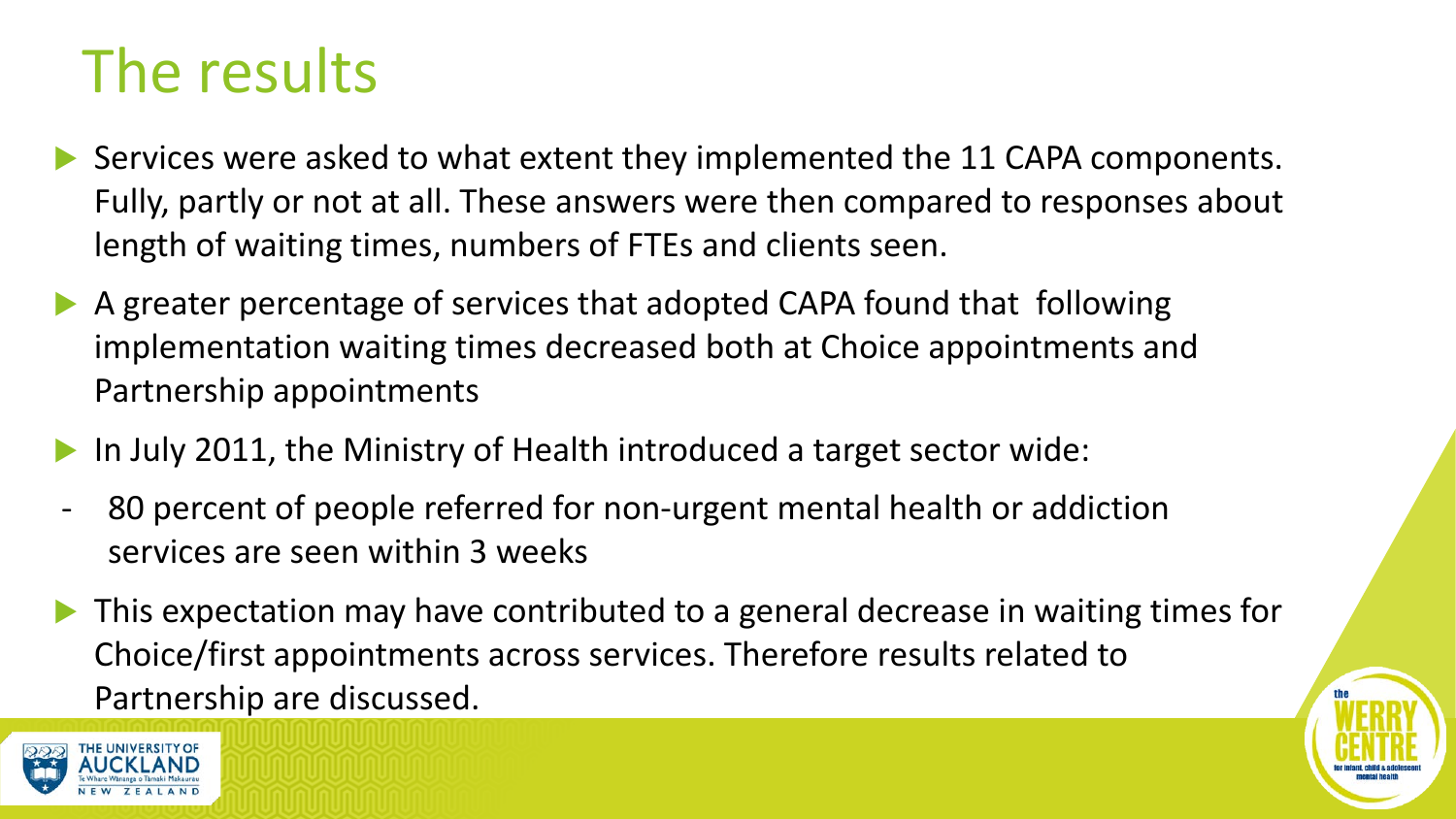# Satisfaction with client flow

**Satisfaction with client flow and the use of CAPA**

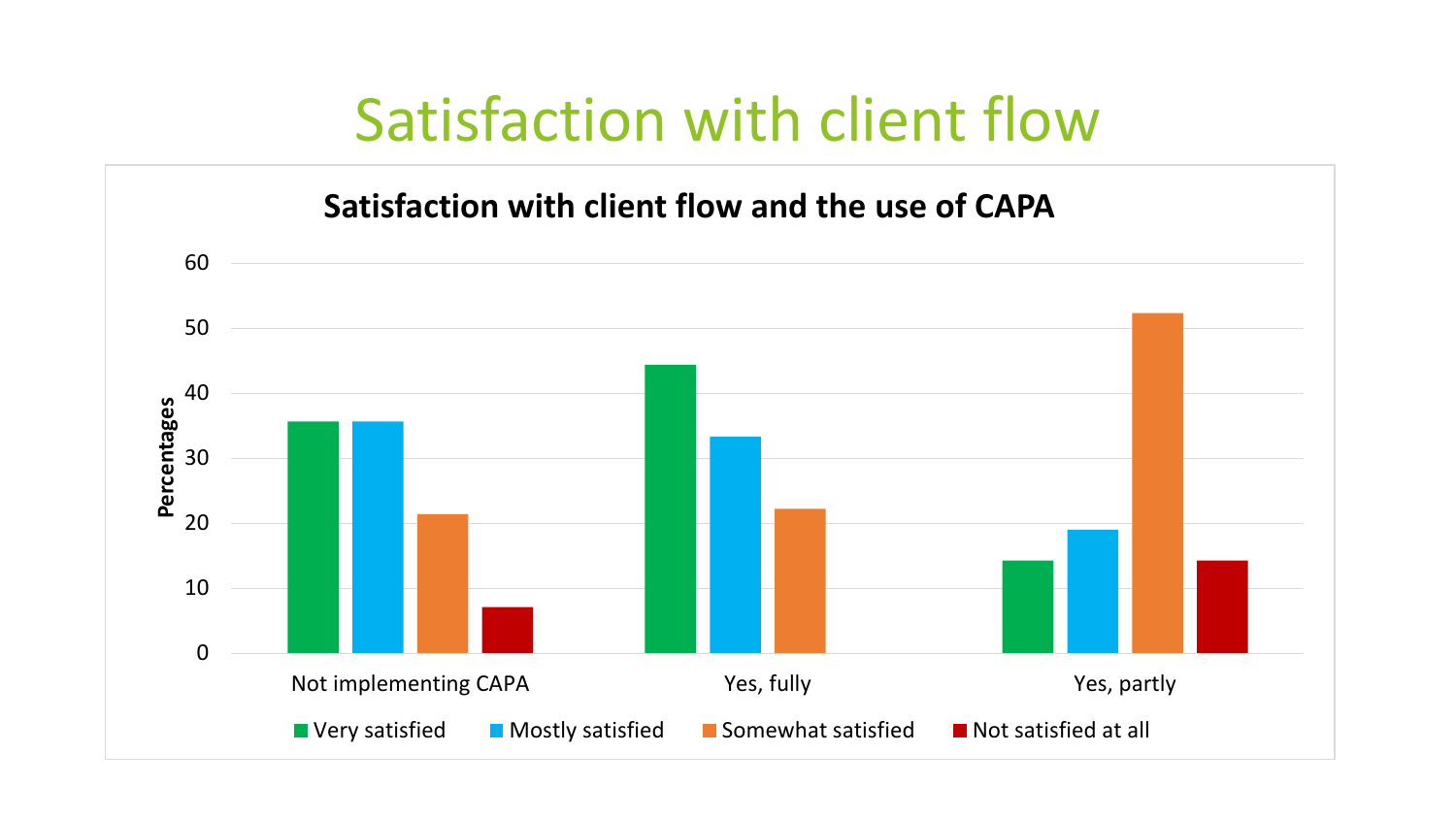### CAPA has had a positive effect on client flow through services

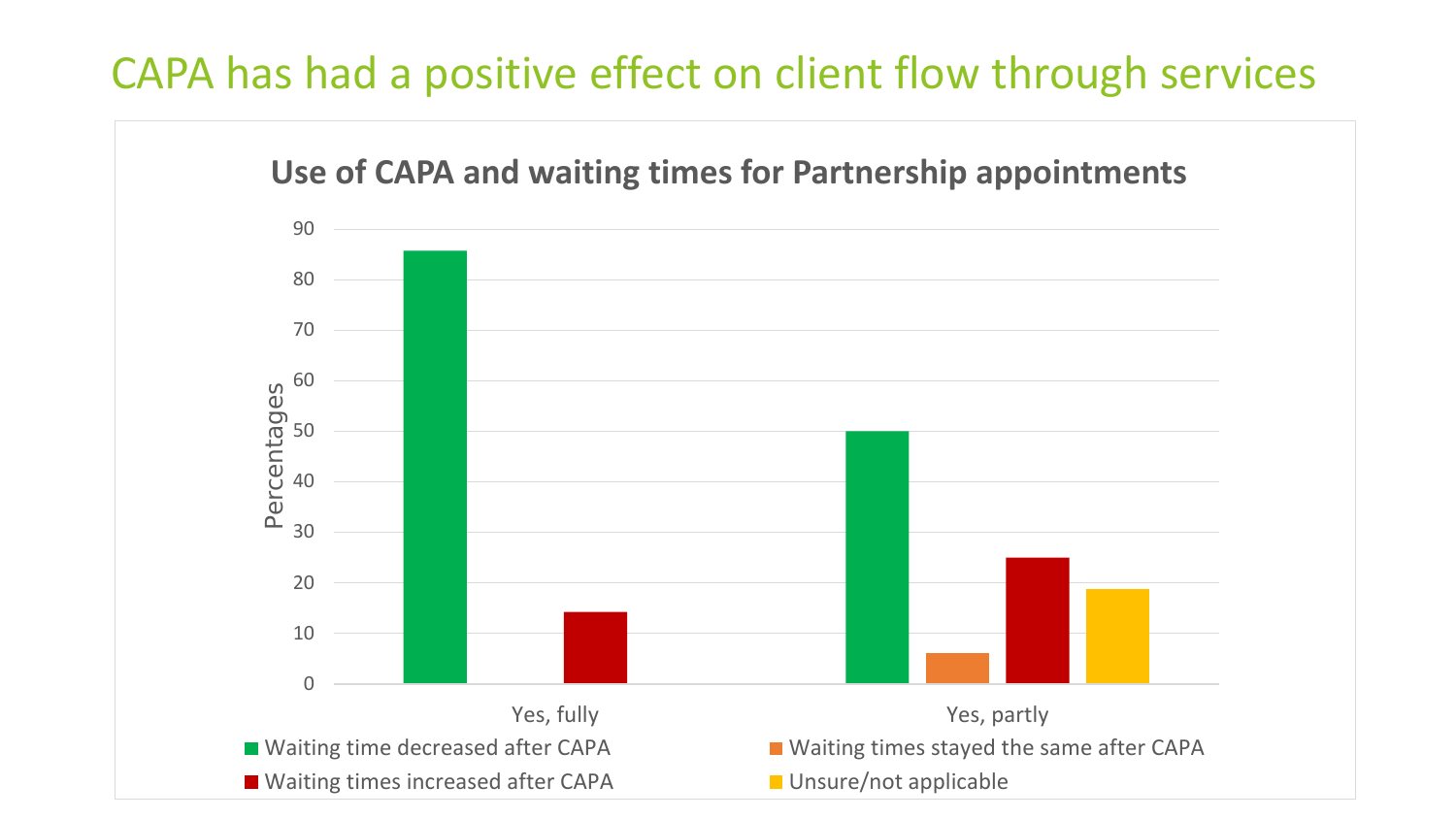# Current waiting times

#### **Use of CAPA and current waiting times for Choice**

#### **Use of CAPA and current waiting times for Partnership**



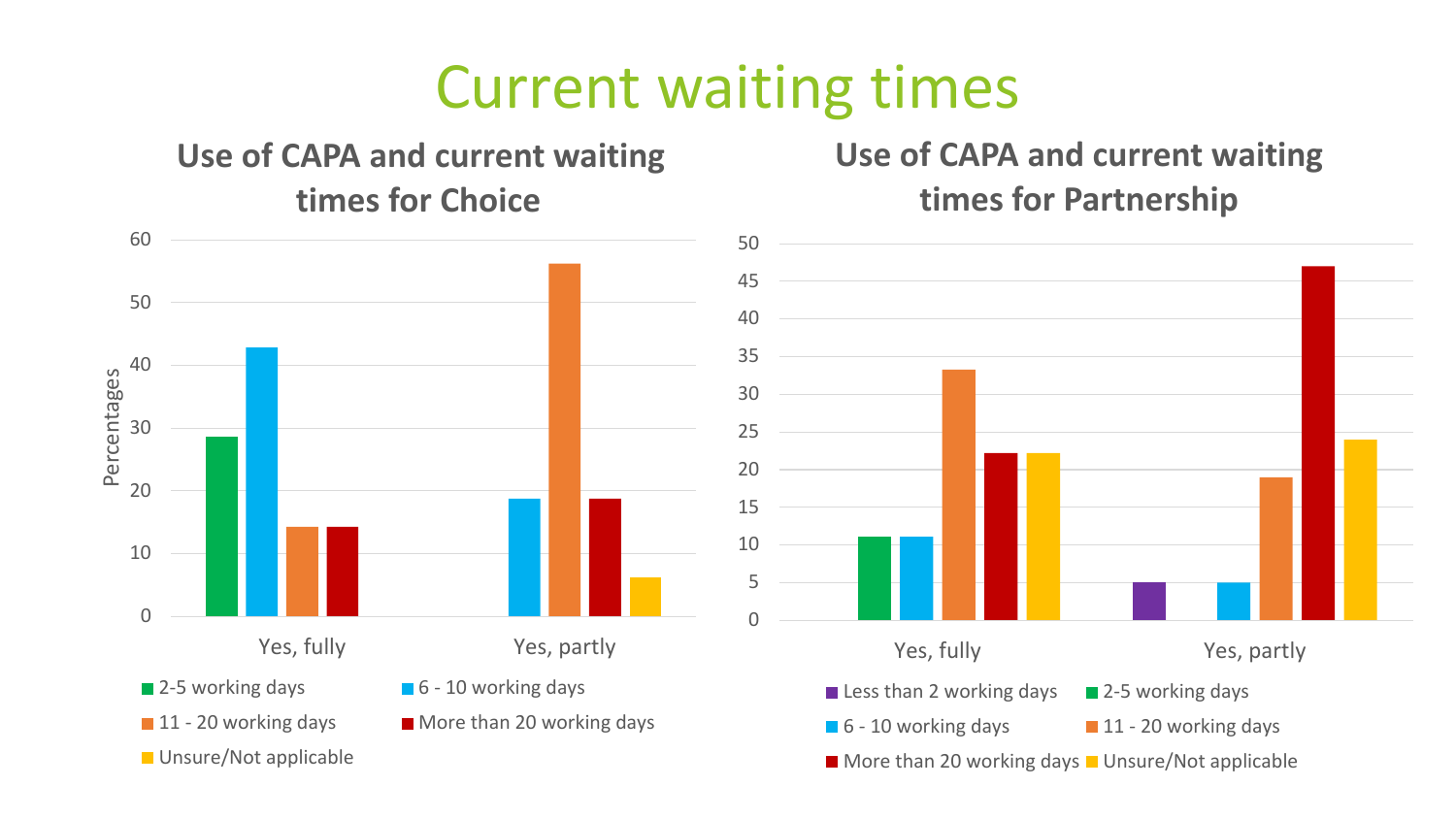#### **Use of CAPA and changes in clinical FTEs**



#### **Use of CAPA and changes in number of clients**

**seen**

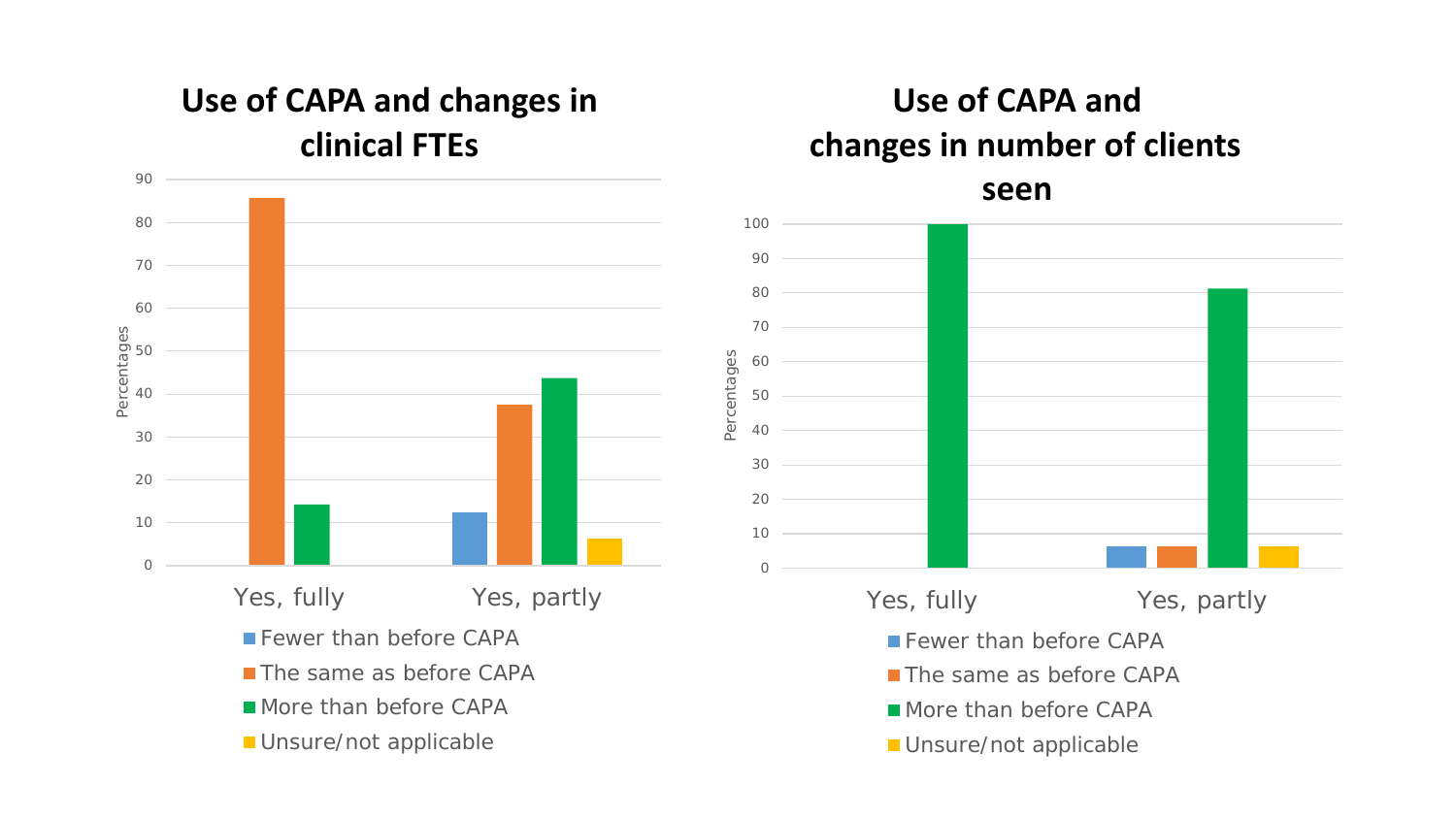| <b>11 CAPA components</b>                       |                          |                    |                        |                        |
|-------------------------------------------------|--------------------------|--------------------|------------------------|------------------------|
|                                                 | <b>Fully Implemented</b> | Partly implemented | Not implemented at all | Unsure/not appropriate |
| Management and<br>leadership                    | 11                       | 9                  | 3                      |                        |
| Language                                        | 17                       | $6\phantom{1}6$    |                        |                        |
| Handle demand                                   | 10                       | 9                  | 4                      |                        |
| Choice framework                                | 16                       | 7                  |                        |                        |
| Full booking to partnership                     | 5                        | 8                  | 9                      |                        |
| Selecting partnership<br>clinician by skill     | 13                       | 10                 |                        |                        |
| <b>Extended clinical skills in</b><br>core work | 10                       | 13                 |                        |                        |
| Job plans                                       | 8                        | 10                 | 4                      | 1                      |
| Goal setting and care<br>planning               | 10                       | 13                 |                        |                        |
| Peer group discussion                           | 5                        | 10                 | 8                      |                        |
| Team away days                                  | $\bf 8$                  | 10 <sup>1</sup>    | 5                      |                        |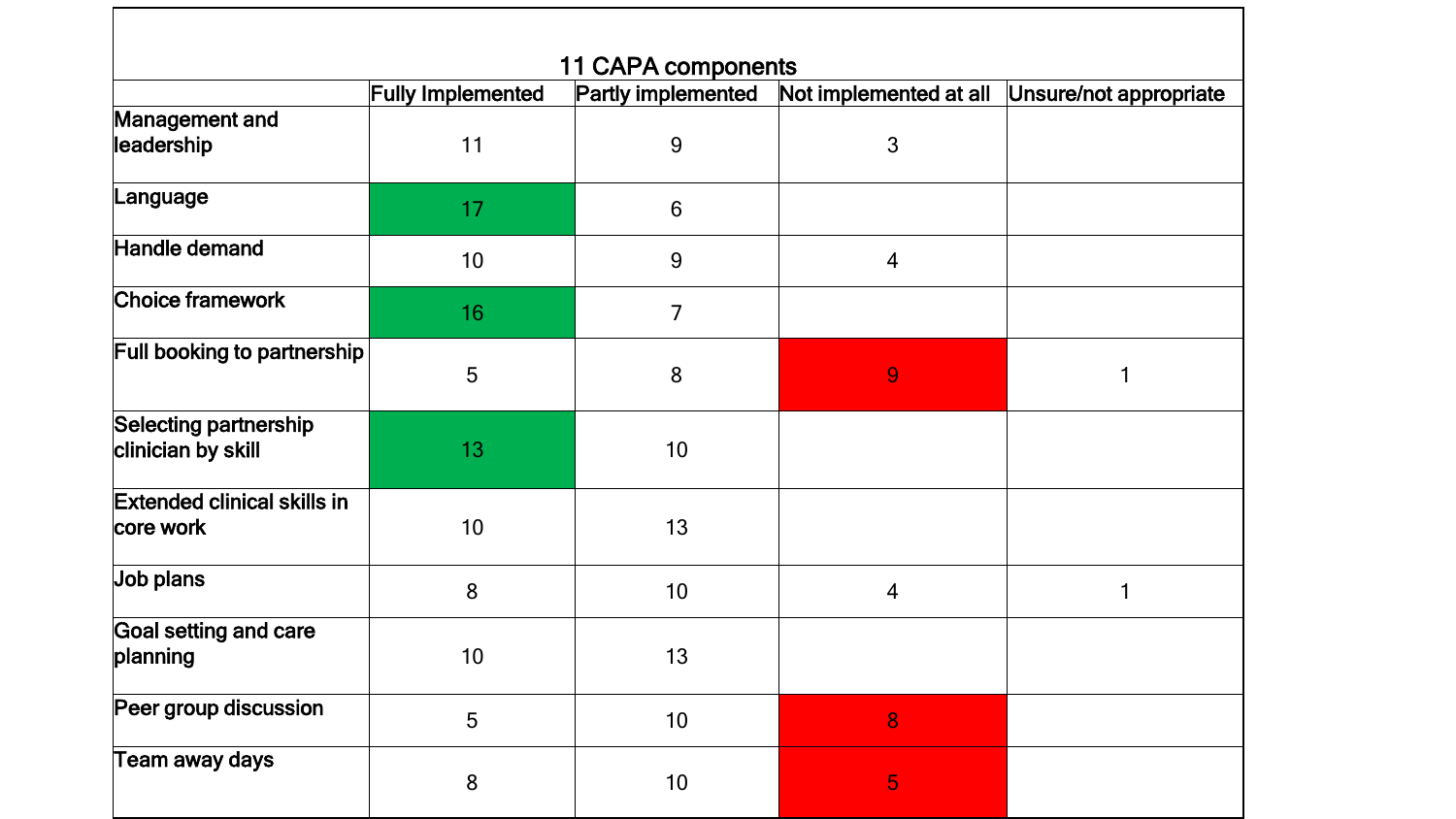### Most implemented **Language**

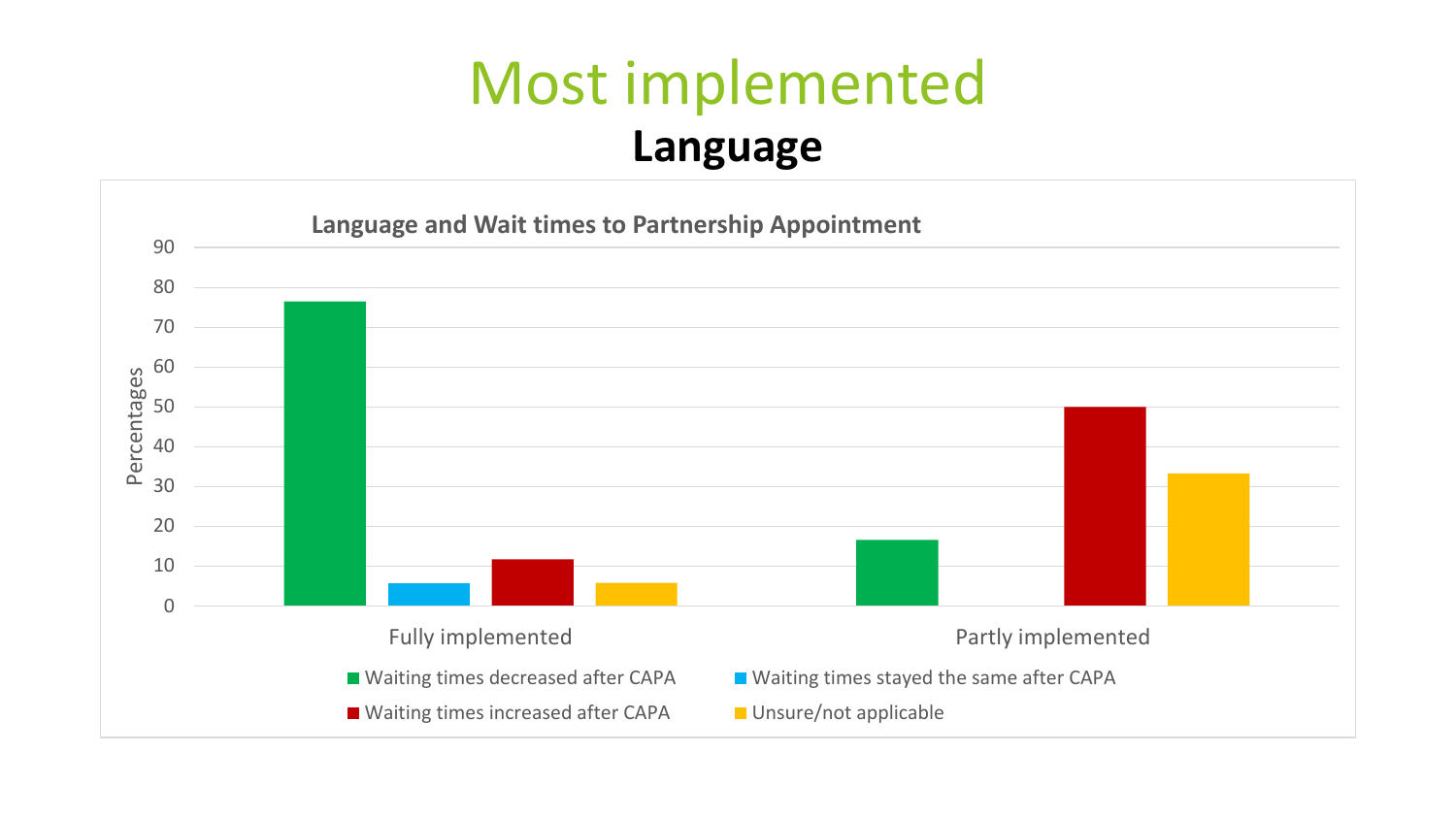# Most implemented **Choice framework Selecting clinician by skill**



■ Waiting times stayed the same after CAPA

■ Waiting times increased after CAPA

Unsure/not applicable

**Selecting partnership clinician by skill and wait times to Partnership Appointment**

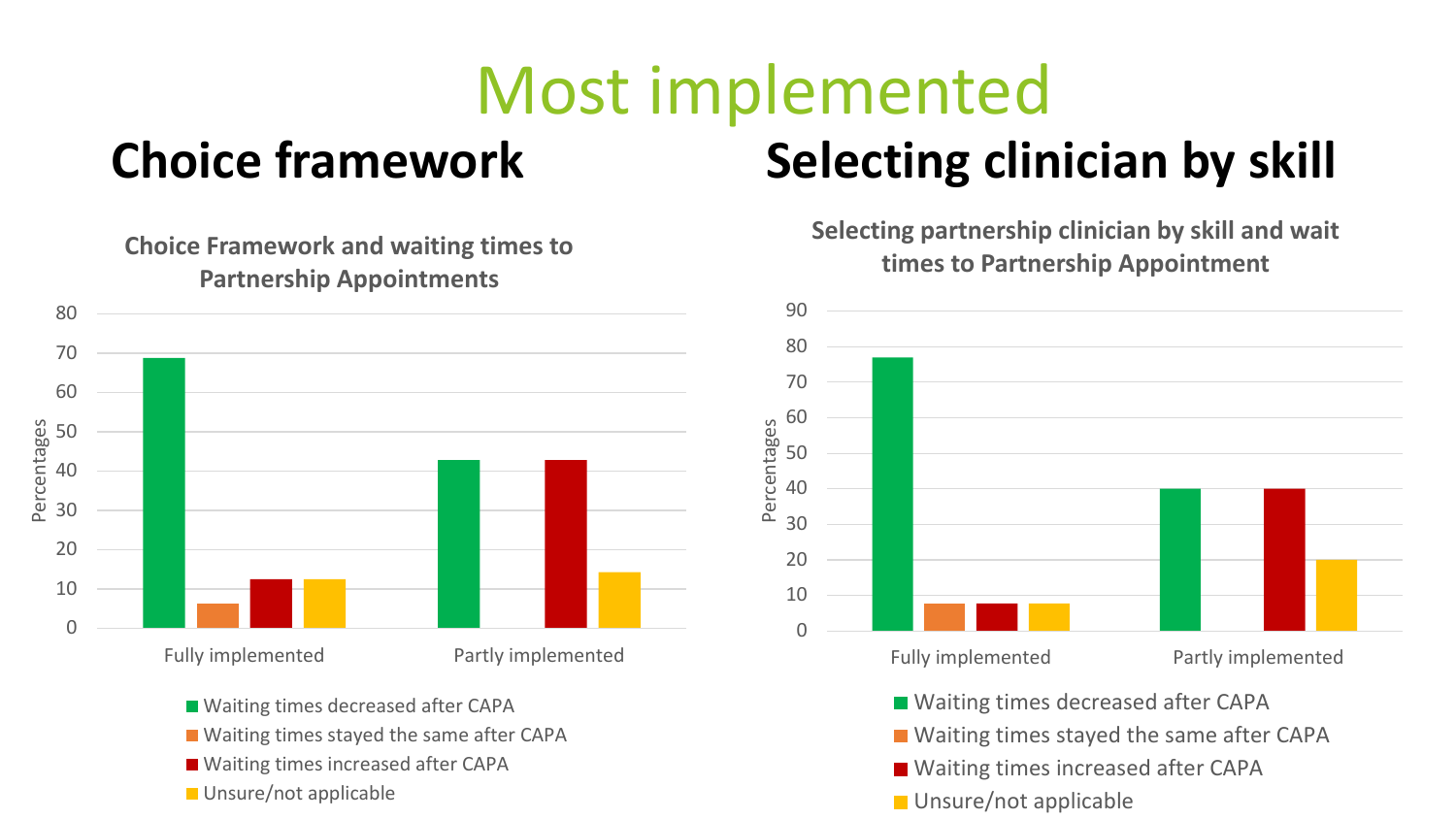# Least implemented

### Full booking to partnership **Peer group discussion**

**Full booking to partnership and wait times to Partnership Appointment**



**Peer group discussion and waiting times to Partnership Appointment**

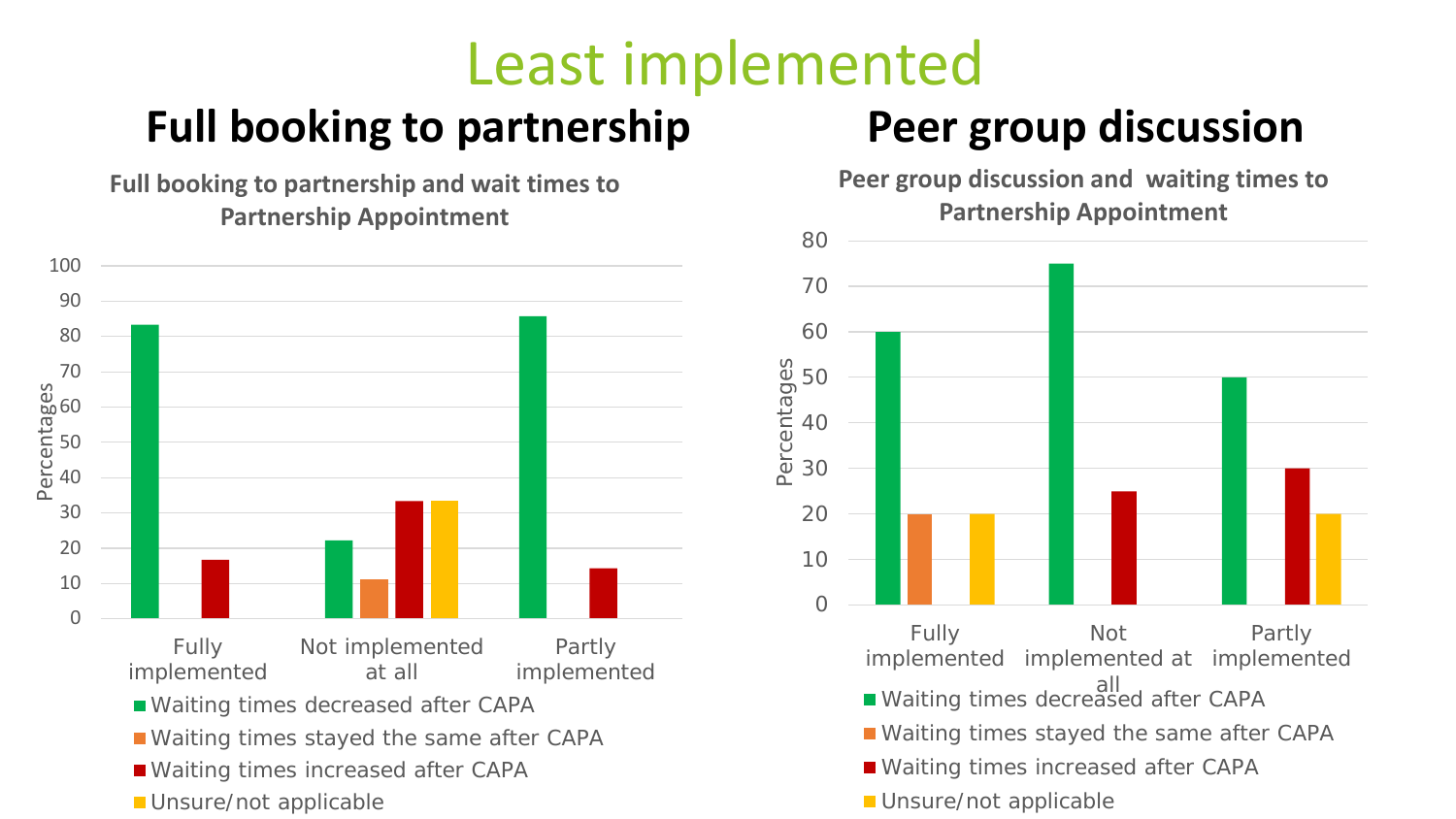### Least implemented **Team away days**

**Team away days and waiting times to Partnership Appointment**

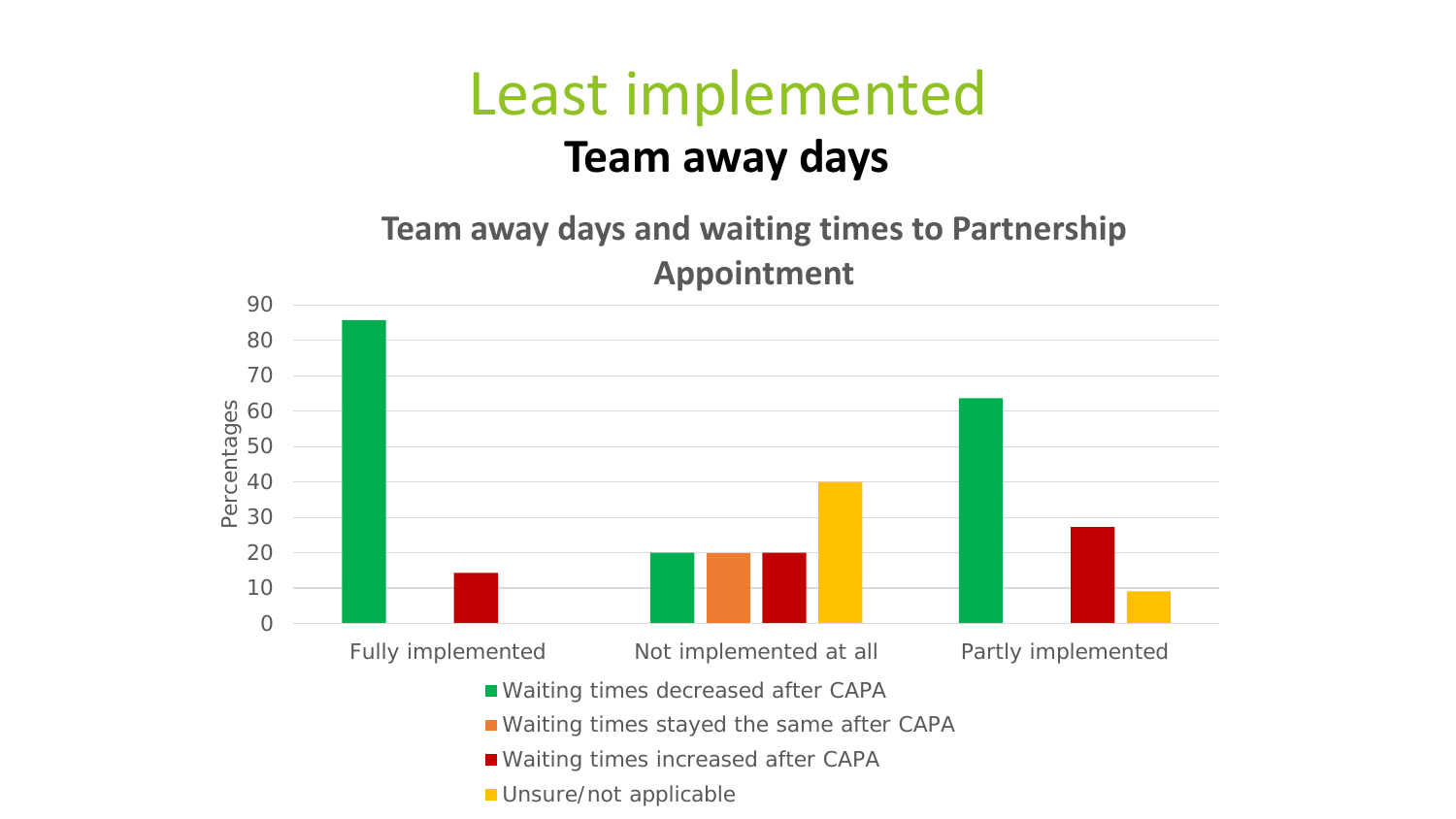### Choice and Partnership Approach Interviews

- ▶ Semi-structured Questionnaire
- Interviews recorded and transcribed
- **Themes identified**

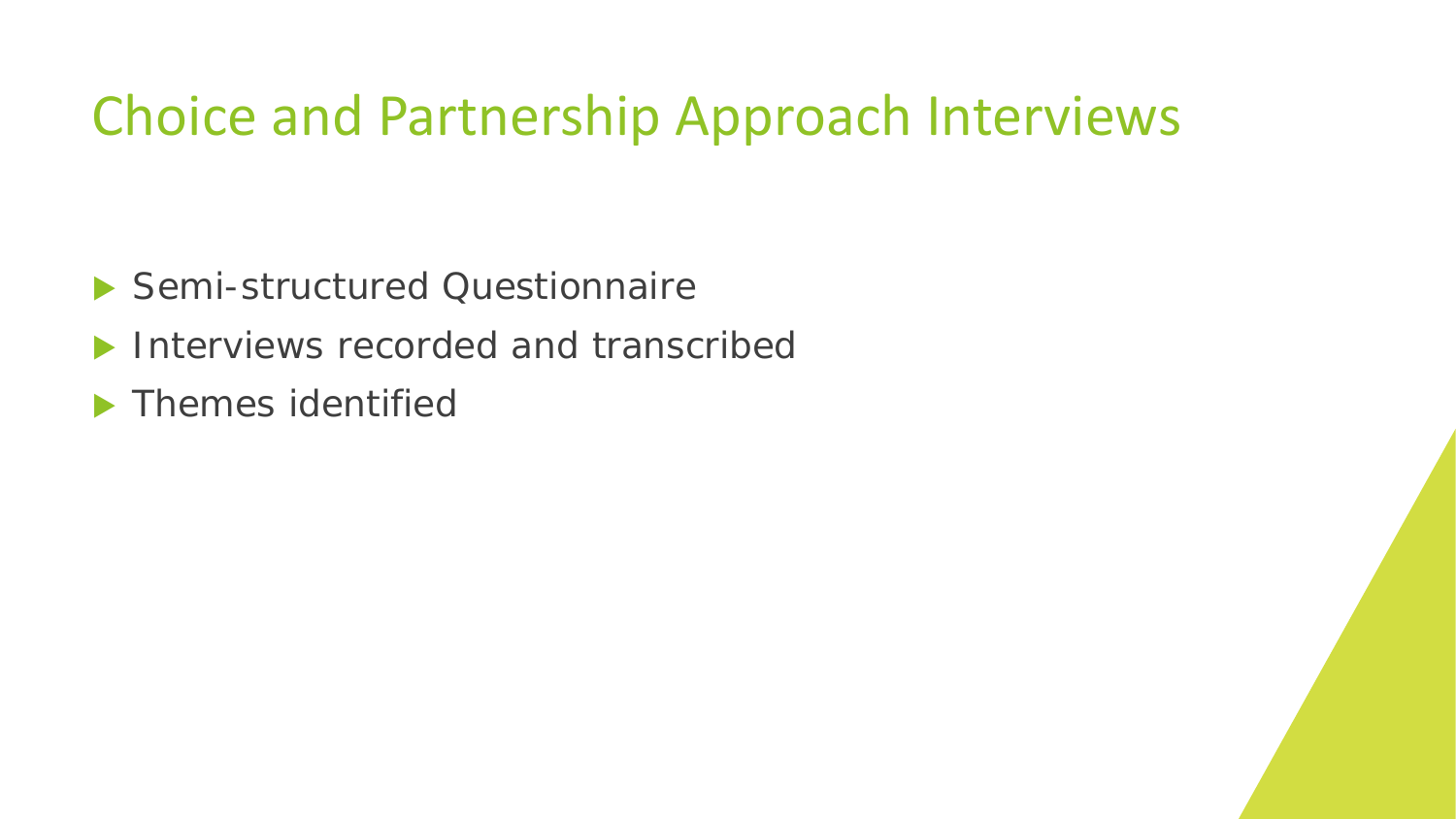# "It's a little bit like a spider web, isn't it?"

**Interviewee 9**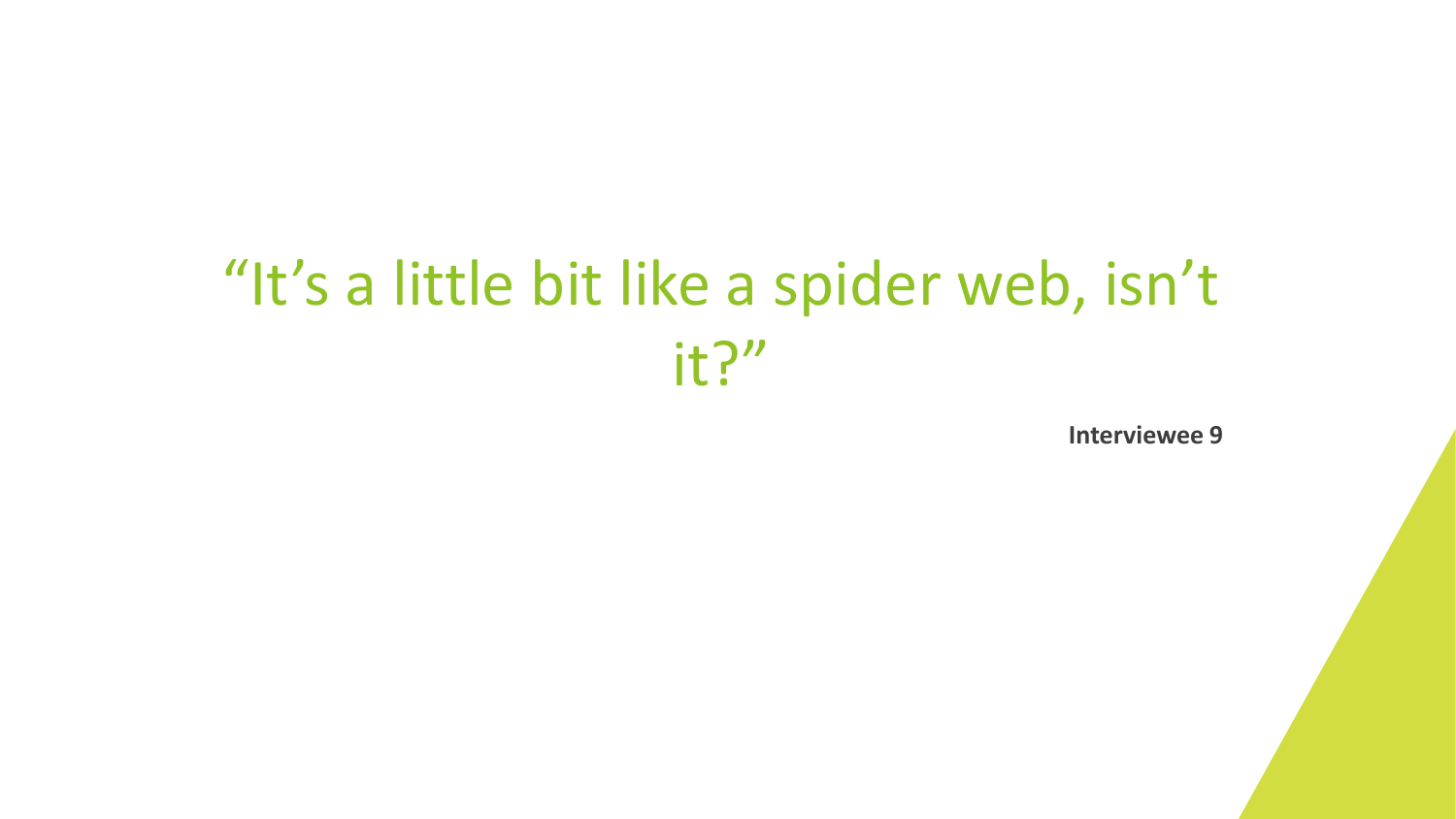### CAPA has benefits, challenges and limitations

#### **Benefits**

#### **Decreased wait times**

*"I think that by far the biggest benefit is around the speed with which they are seen in the first place."* **Interviewee 5**

#### **Understanding demand and capacity**

*"...( staff ) understood the importance of not moving the problem, the challenge, to another part of the system. So they would spend time… they would talk about it. They would say "look if we are going to start to get out of kilter in our conversion rate into partnership, then we're to push out, aren't we, because we wouldn't have the partnership appointments available in the diary?" and so on..."* **Interviewee 6**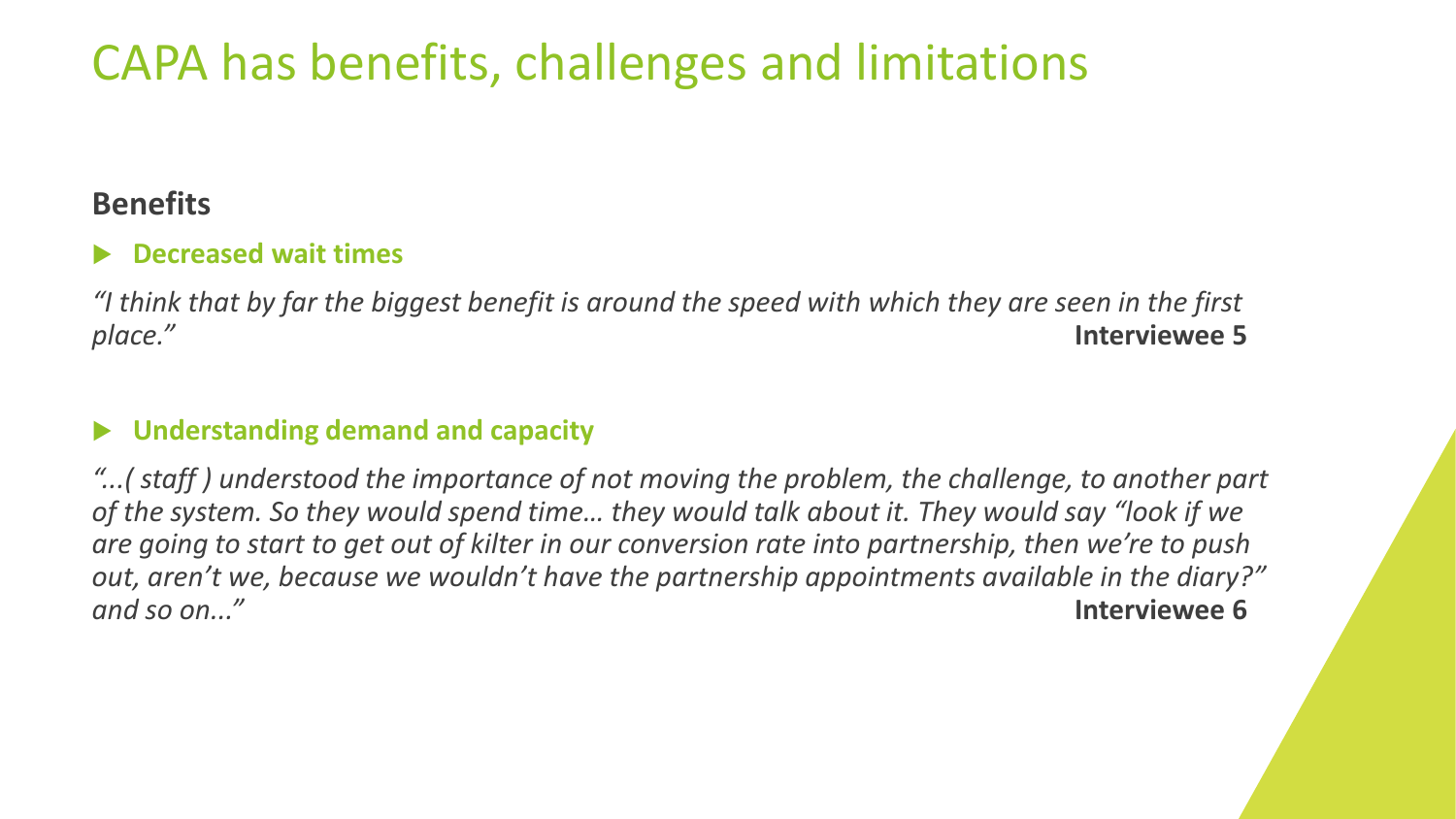### CAPA has benefits, challenges and limitations

#### **Benefits**

#### **Openness, Transparency and Trust**

*"So we did a lot of talking … around what was people's own skill sets and that within the team and what they were passionate about in their work. So the team had the opportunity to explore each other, to know each other in that way."*  **Interviewee 4**

**People across services willing to share resources** 

**Made obvious where there was a lack of skill set**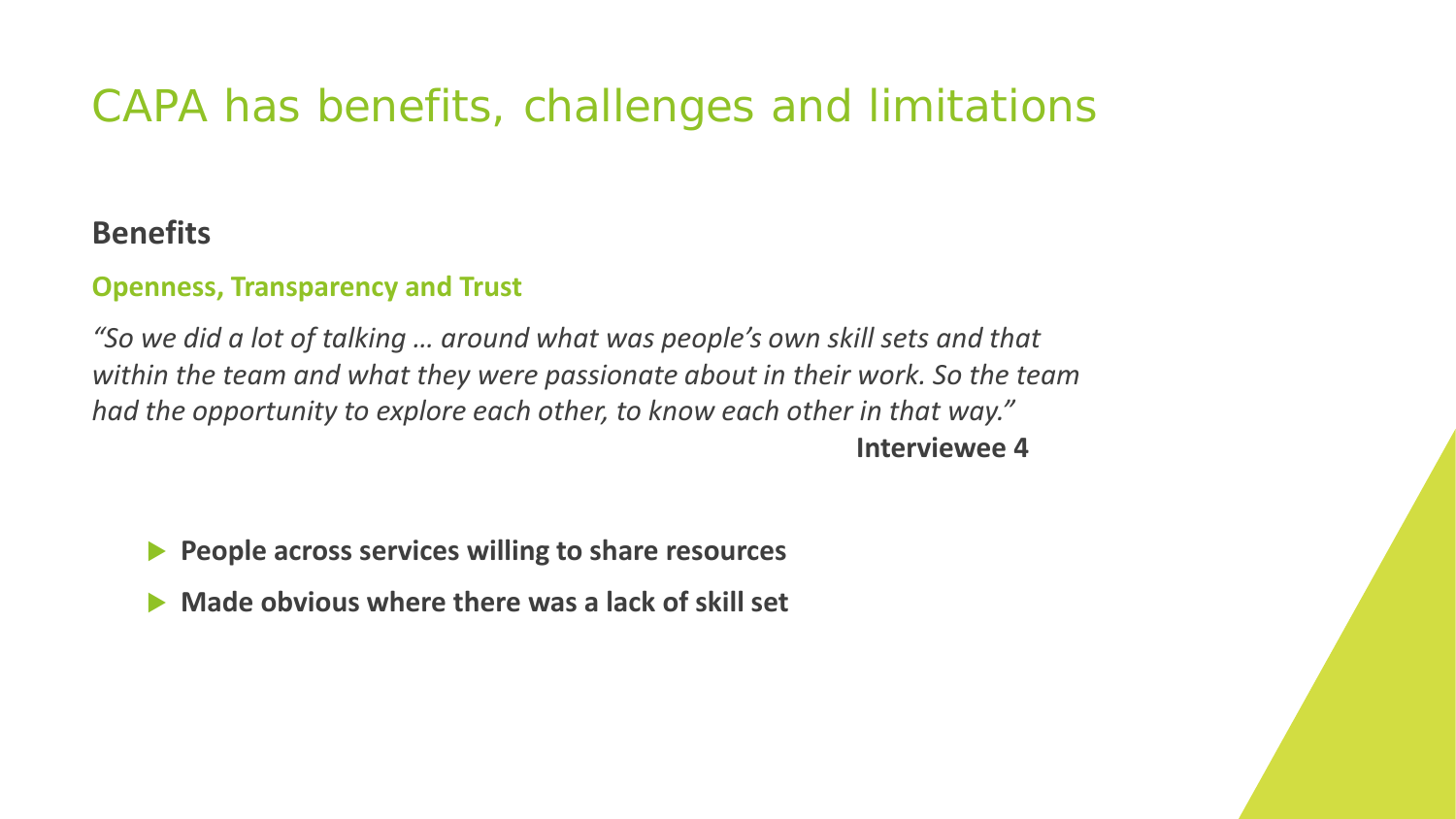### CAPA Components & 7 Helpful Habits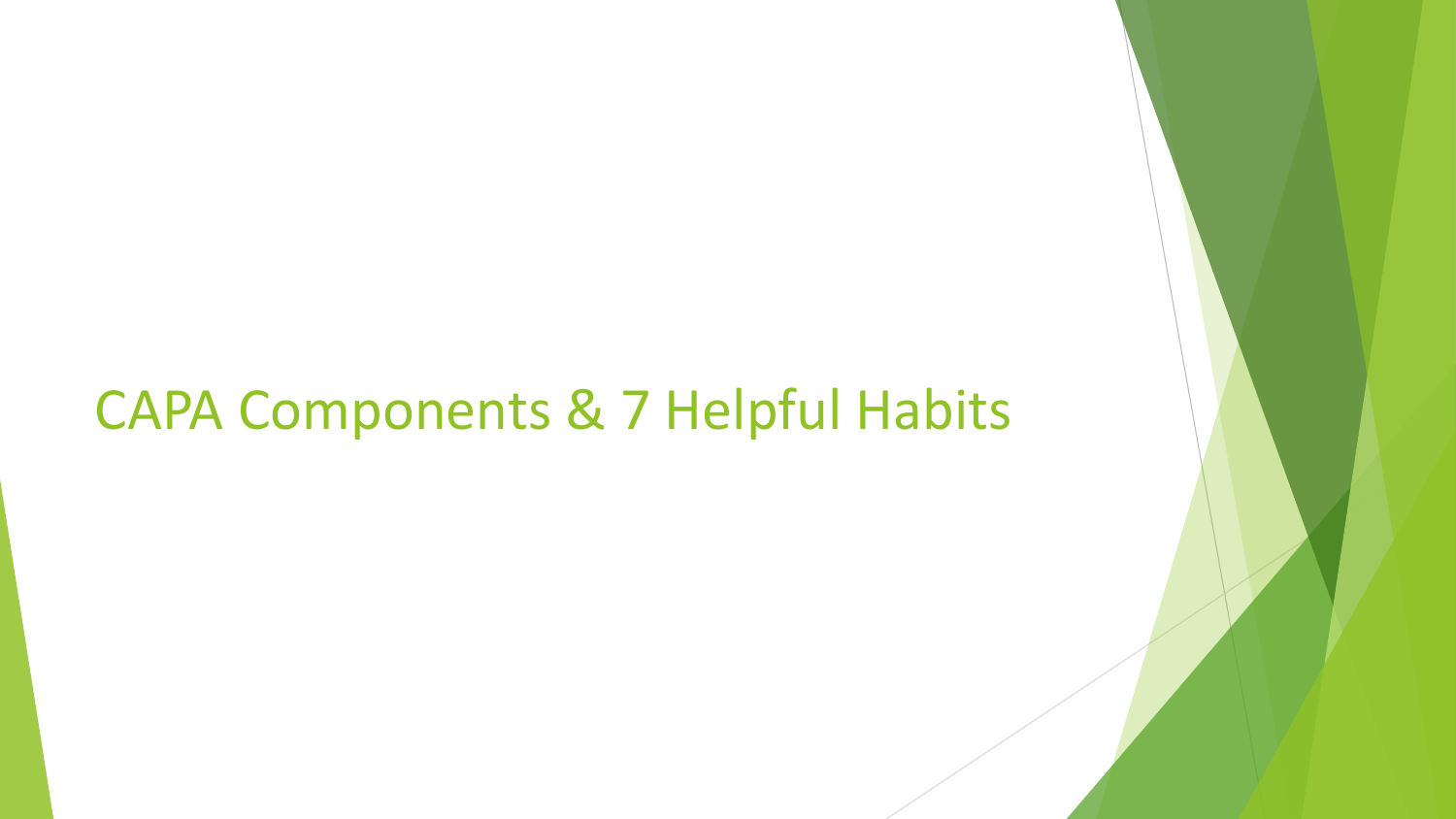### CHOICE appointment

#### **Benefits of CHOICE**

#### **Consistency, identifies appropriate clients, collaborative approach**

*"The choice appointment offers all consumers a similar approach with good follow up either with us or moving to an NGO/PHO. I think it's a much nicer way for people to enter the service, or have a thorough one off appointment with useful info/skills to take away with them."* **Interviewee 1**

*"I think we have some concerns about the way we do choice but I think the result is reasonably good particularly around the proportion of choice that go on to partnership, we seem to be doing a good job of redirecting referrals elsewhere at choice and selecting the ones that really do need intervention from a CAMHS."*

**Interviewee 3**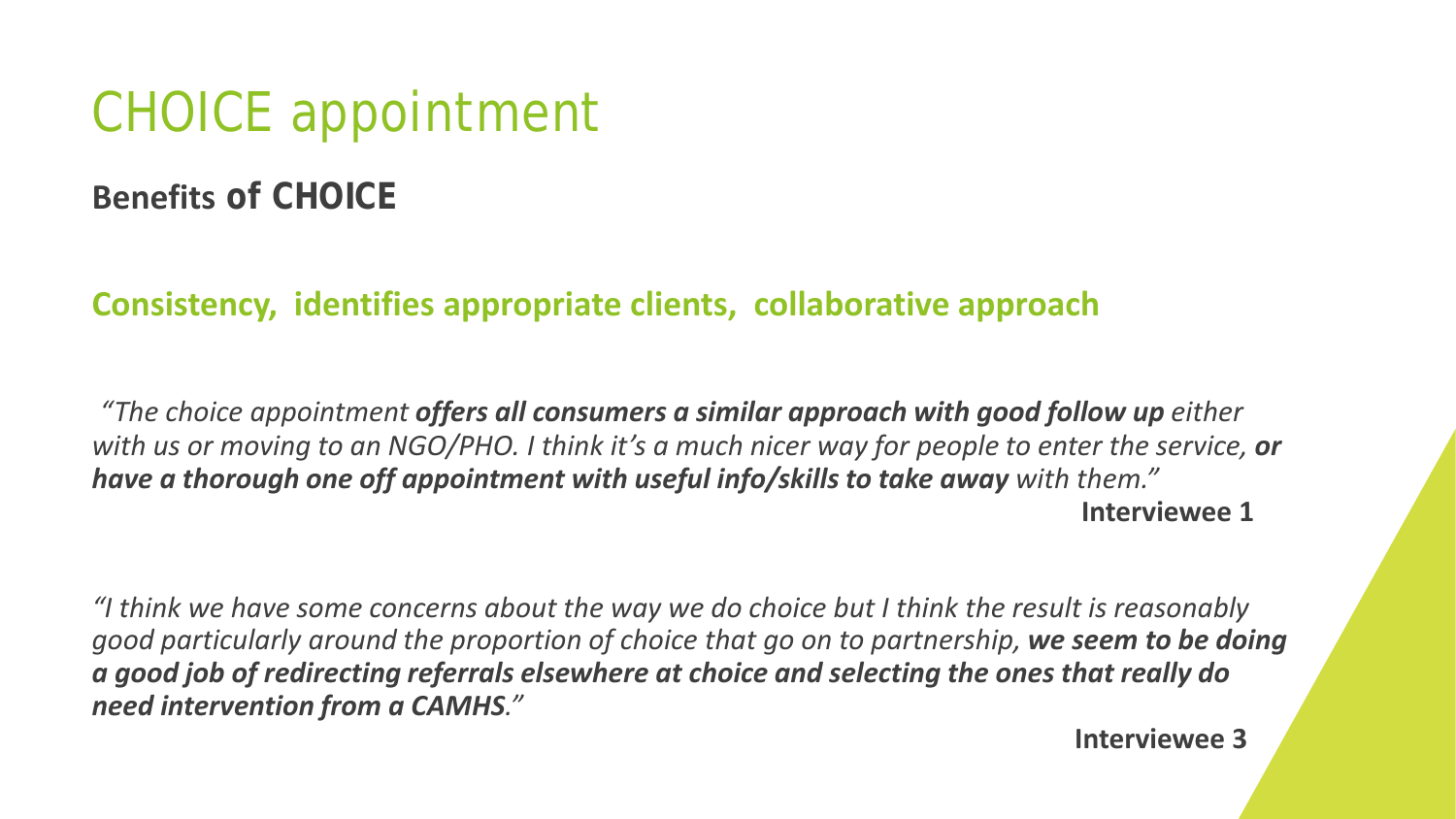### CHOICE appointment

#### **Challenges of CHOICE**

#### **Deciding who should do CHOICE**

*"I guess one of the things that we did do, that I don't know if I necessarily agree with, is that all clinicians do CHOICE appointments. And I think that might be an issue, as well in terms of not only accepting everything that comes through the door but also Booking to Partnership because they can't make the decisions themselves. Some of them are fairly junior clinicians"*  **Interviewee 8**

*"What I'd like is fewer people doing Choice appointments but those that do, do more of them, with the others picking up the partnerships."* **Interviewee 7**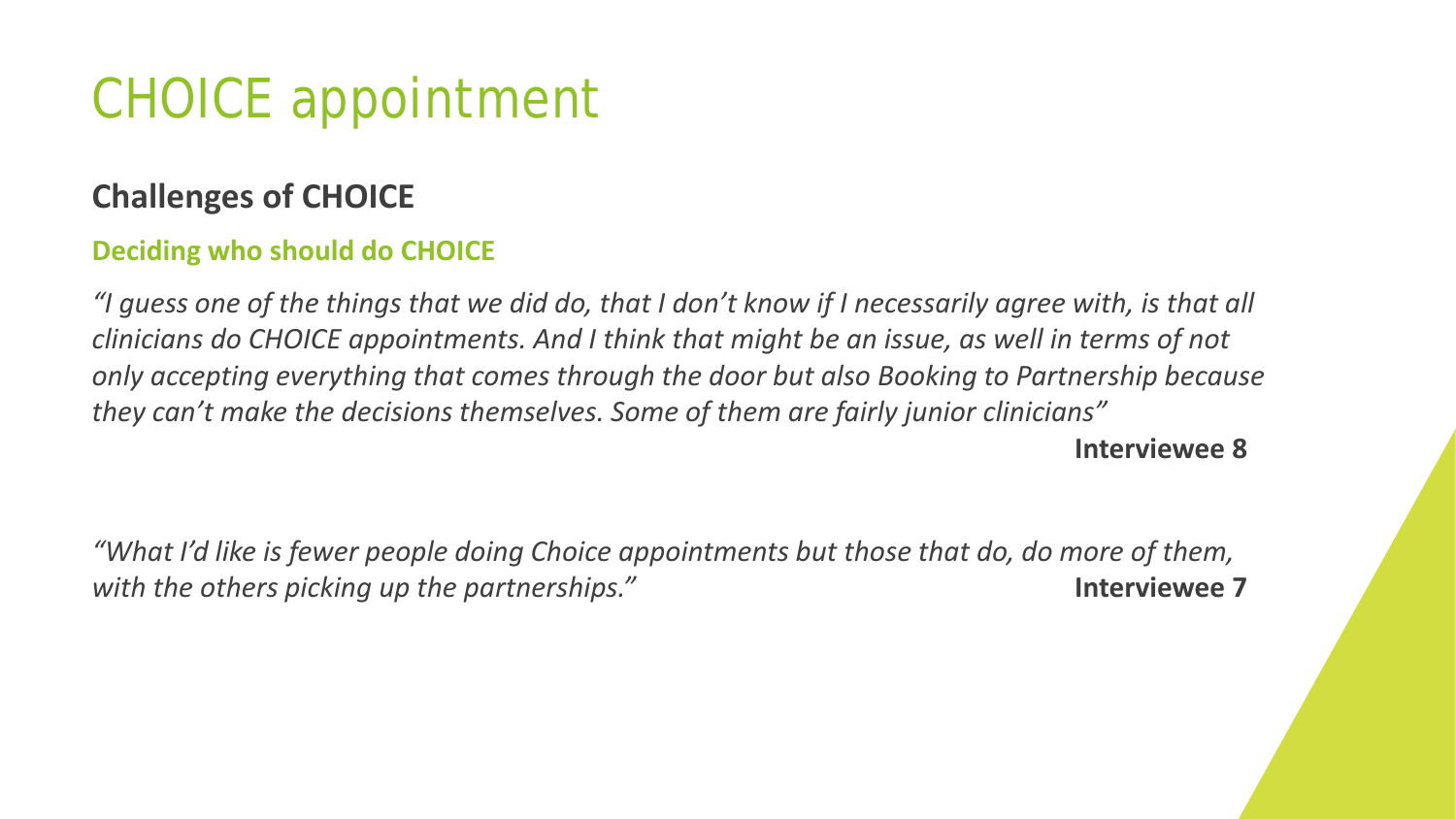# CHOICE appointment

#### **Challenges of CHOICE**

#### **Getting CHOICE right**

"we've struggled to... a little bit to keep choice as a choice rather than doing a full assessment [..] I don't think we are doing a full assessment but we're kind of doing a bit more than what *Steve and Ann might have thought of as a choice, so I think we kind of do something in between." Interviewee 3*

"... as far as I read the model we're actually not doing things quite correctly... **my concern is that,** *for us, the CHOICE appointment is primarily a screening and light assessment… We don't use the language of CHOICE Plus, but maybe we should…but we then go onto a first Partnership appointment. And the first partnership appointment is not a commitment yet that they are* going to come into the service, but in all likelihood they are, but we still leave it open. But that *is to complete a comprehensive psychiatric assessment. We call that a first partnership appointment. But in actual fact…you could say… well it is in partnership that they have chosen to* come to that next level of engagement but we are still not at that point of saying "you are in our *service and we are going to treat you". Interviewee 5*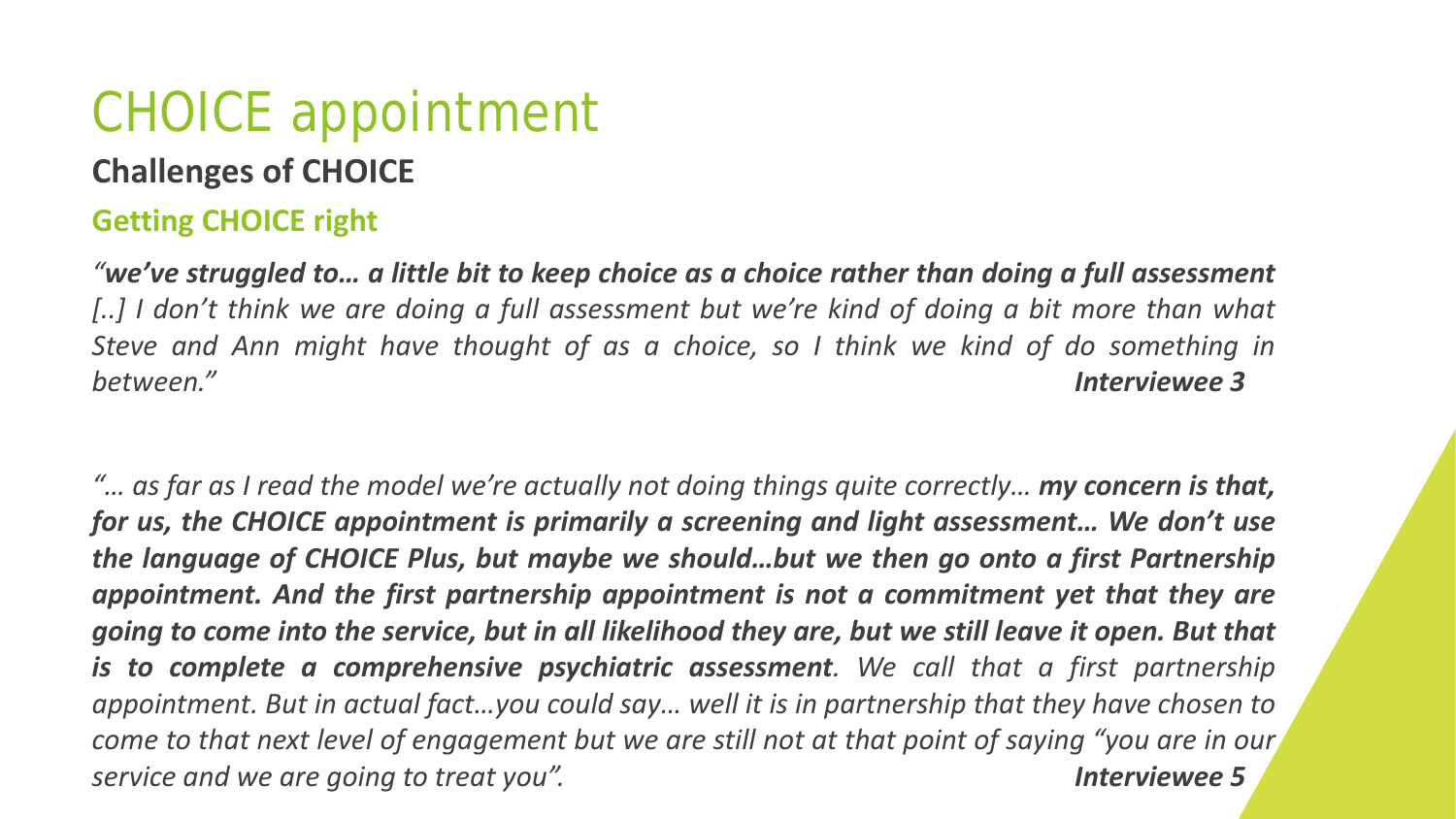### Full Booking to Partnership

*"we don't work to full booking into partnership. The choice clinician goes away, does the letter and processes who should do the partnership and maybe if unsure takes it to MDT."*

**Interviewee 1**

*"In the infant and child team the choice clinician selects the partnership clinician out of the partnership diary based on the match between clinician and client. In the youth team because we just don't have enough partnership appointments to meet the referral numbers, ye know the accepted choice to partnership clients…there is a discussion in MDT"*

**Interviewee 6**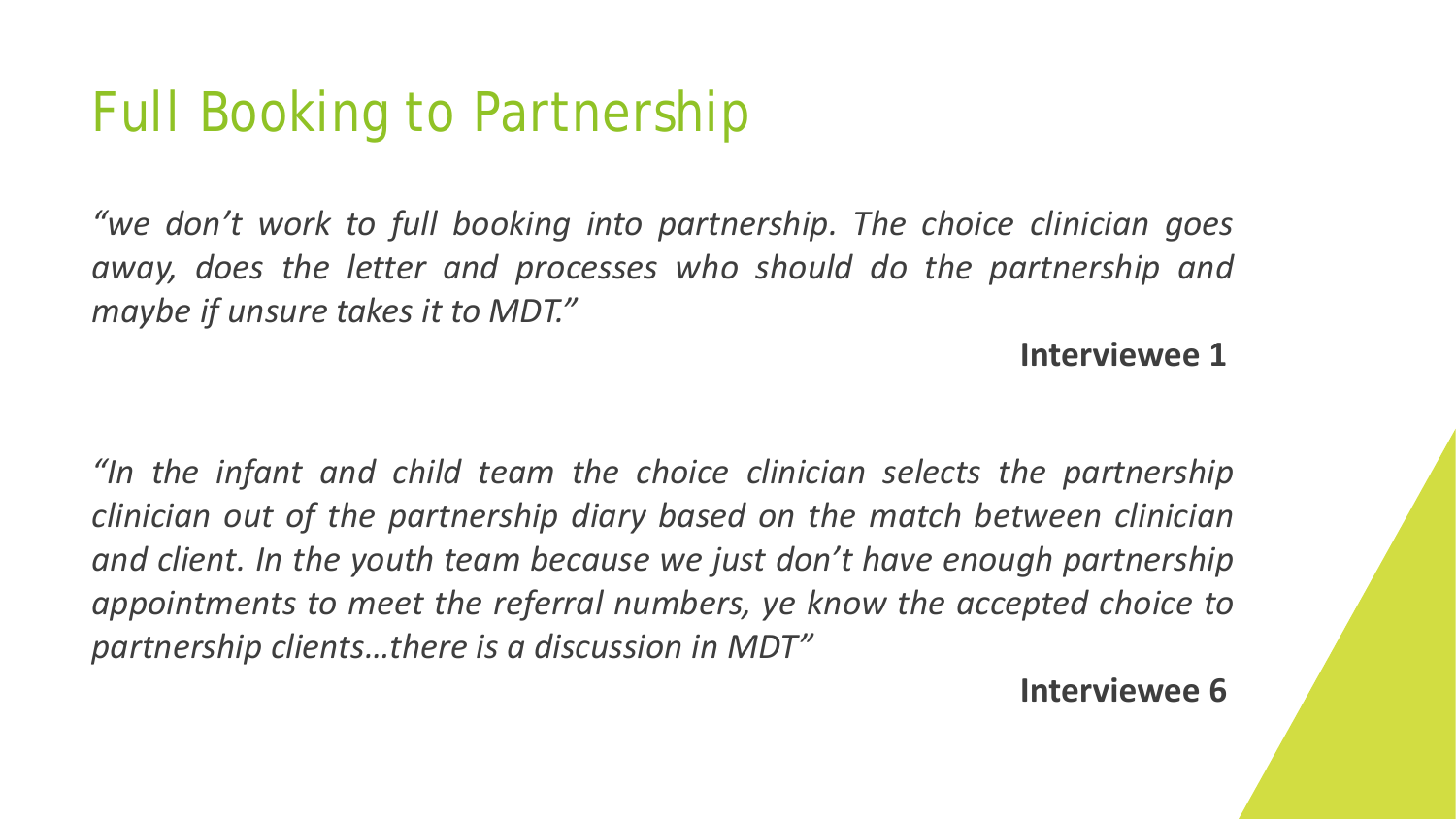

*"I think we still struggle with letting go a little bit. I think we struggle, …. I think, sticking to the agreed goals and really focussing on those initial treatment goals, I really wonder about that a little bit."* **Interviewee 3**

*"…Because they always want to do more, understandably so"* **Interviewee 6**

*"The other thing, probably the seven helpful habits. I keep trying to bring the staff back to them; particularly the "letting go of". You know, "why are we still here and what are we doing?"* **Interviewee 9**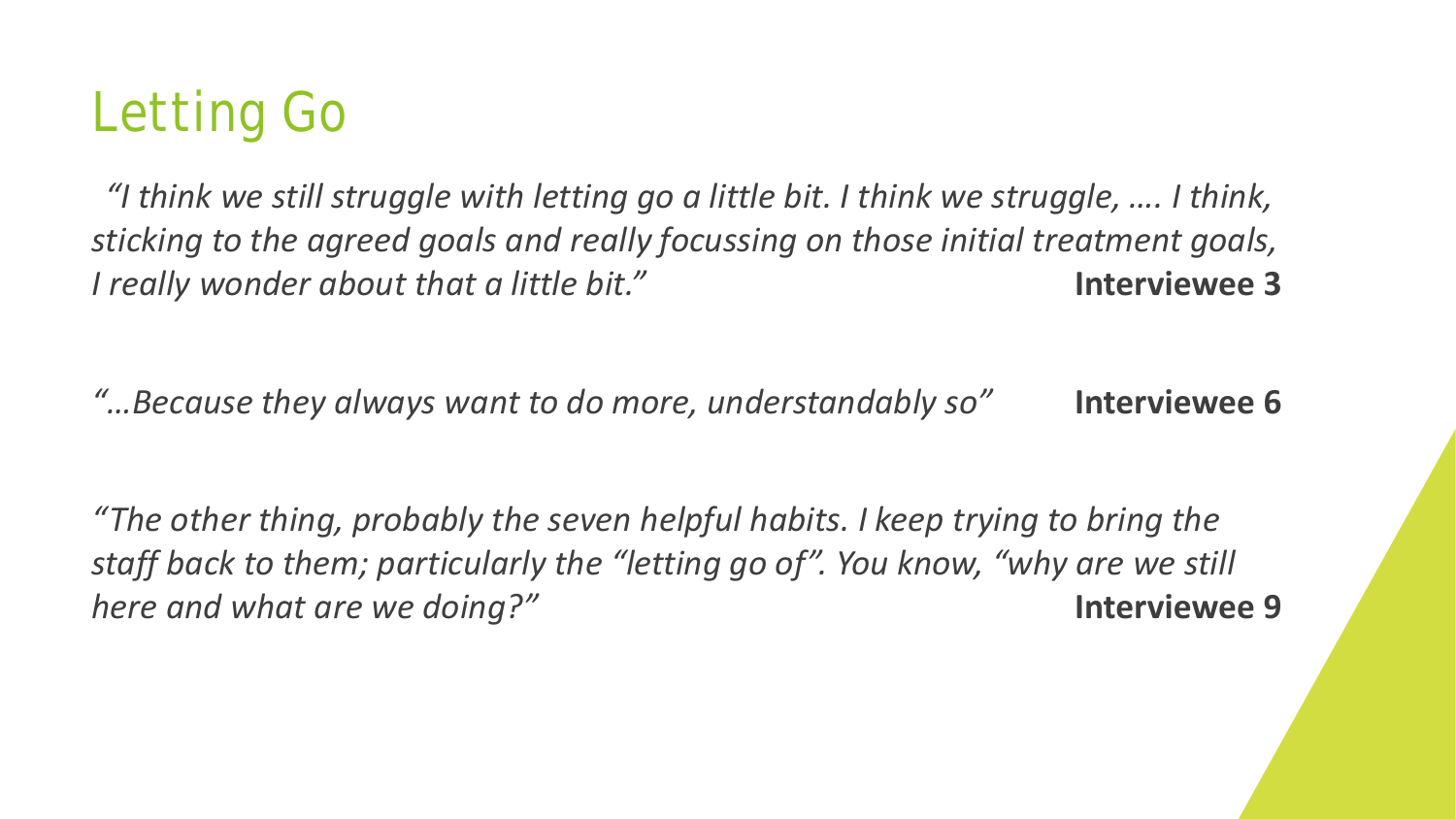### Job Plans

#### **Gave structure and transparency re caseloads**

*"But also, what worked well for clinicians was the Job Planning being very, very clear, they knew what they were facing into. Instead of thinking oh gosh we are heading into our busiest time of year and … they already knew they knew what was going to come their way. Certainly until the last couple of years the team plan has always been in balance in terms of the anticipated demand. So, they had a long time of really having the enjoyment of saying, "okay. So, this is what we know we've got to attend to. What else do we want to do in the upcoming quarter? what groups do we want to run?" and they knew that they would be able to do it. So, that worked very well."* **Interviewee 6**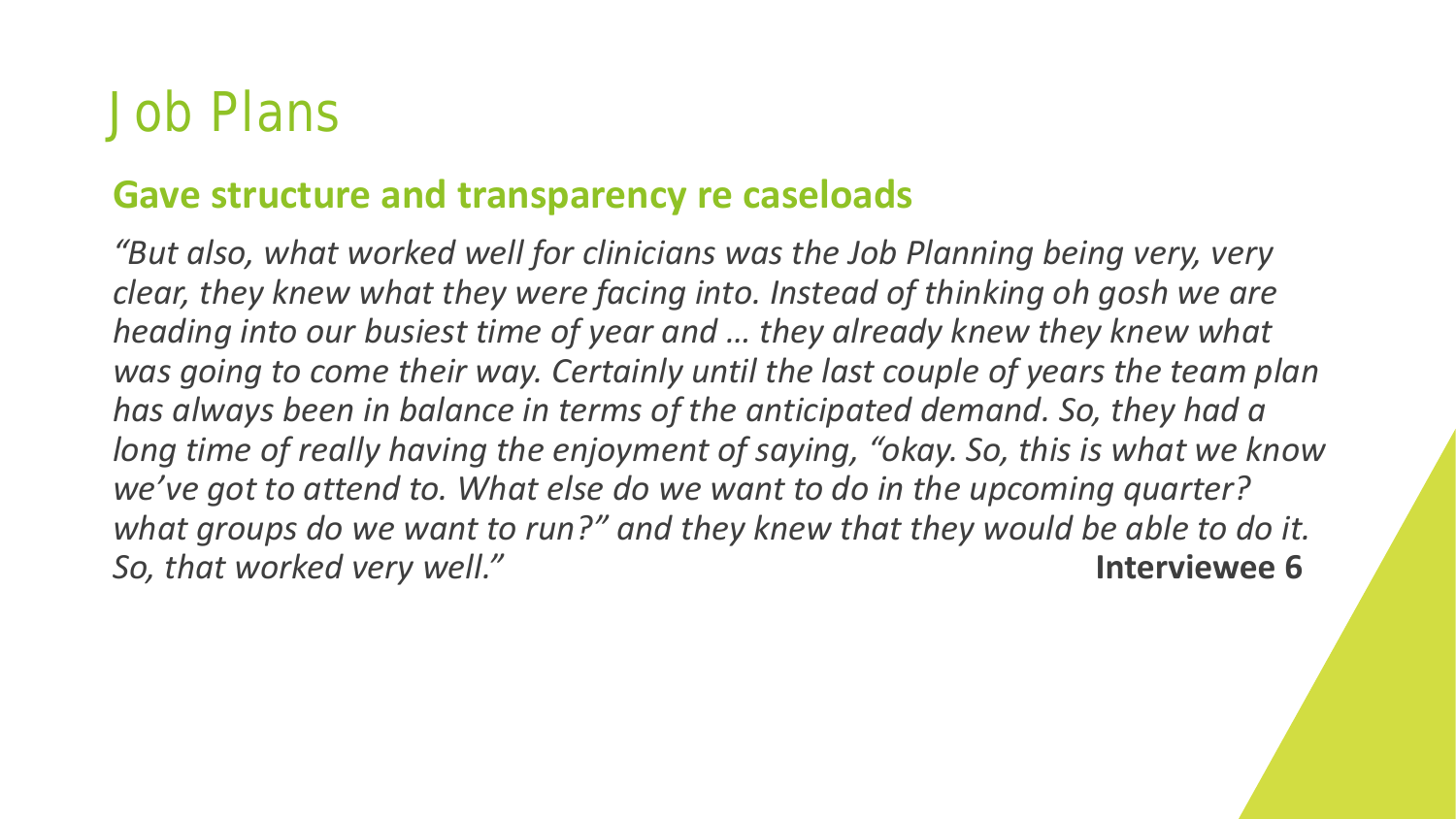### Job Plans **Gave structure and transparency re caseloads**

*"I found the job planning really helpful because it suddenly gave you some structure to your caseload …When you actually broke down what, you know, all those meetings, other responsibilities, supervision, CHOICE appointments. And, I like the transparency of it"* **Interviewee 9**

*"I think we do job planning really well. Team leaders meet with each clinician on a six weekly basis. So every clinician sits down with their team leader every 6 weeks for administration supervision. Part of that admin supervision is about looking at the job plan and letting go of clients, creating space for appointments - that is working really well"* **Interviewee 7**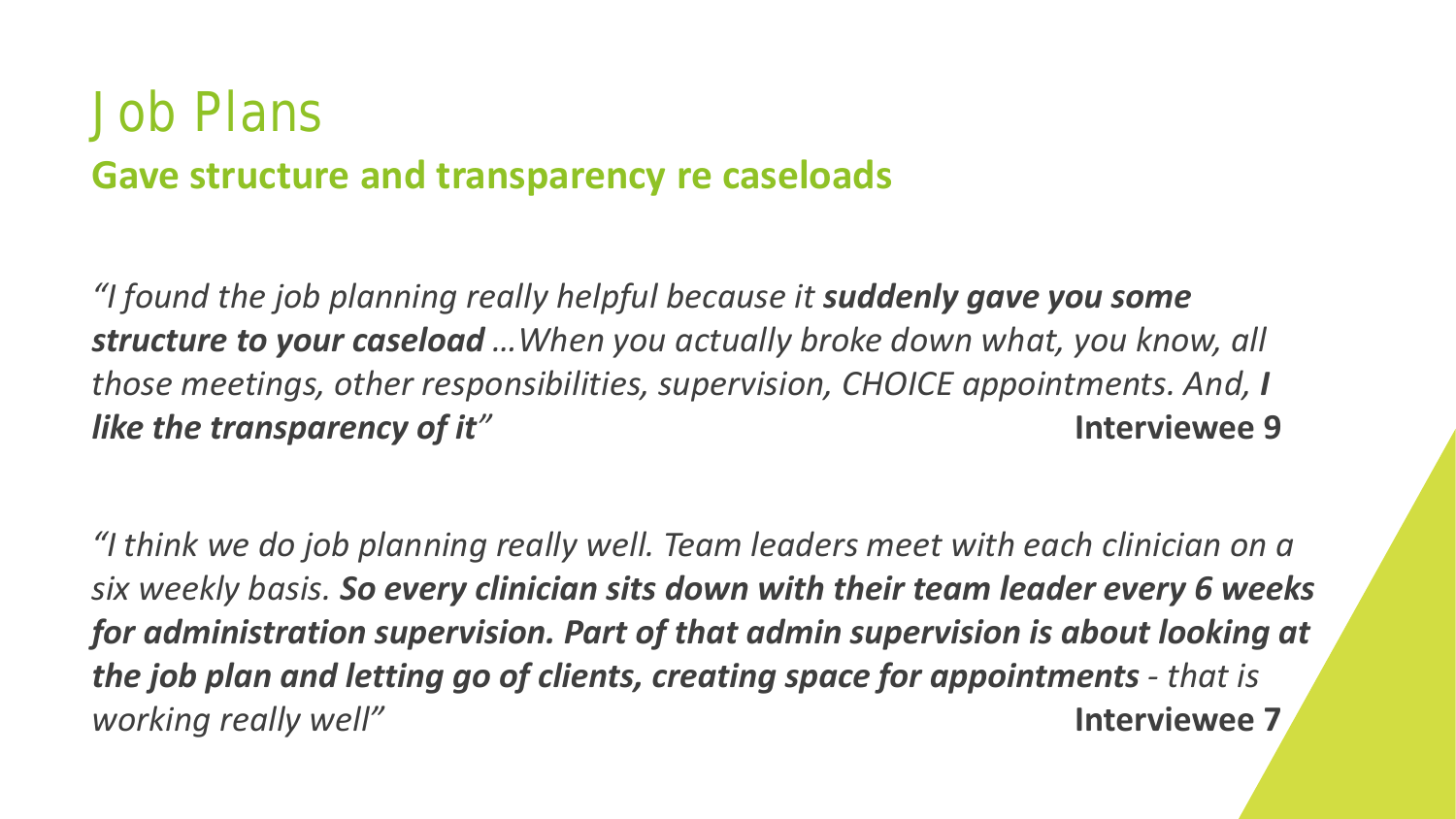## Team Away Days

### **Team Away days helped people understand CAPA**

*"The things that worked really well were the planning days and spending… you know paying attention to kind of ensuring that everyone understood the model to a greater or lesser degree and the philosophy behind it."* **Interviewee 6**

### **Achieved/ helped with buy in**

**"***we've been really strong in working alongside management to have our CAPA days. We've found them incredibly important, in the sense it gives it, it keeps ownership with CAPA… The staff really enjoy it, because, not only is it education, but there's a bit of fun involved."* **Interviewee 4**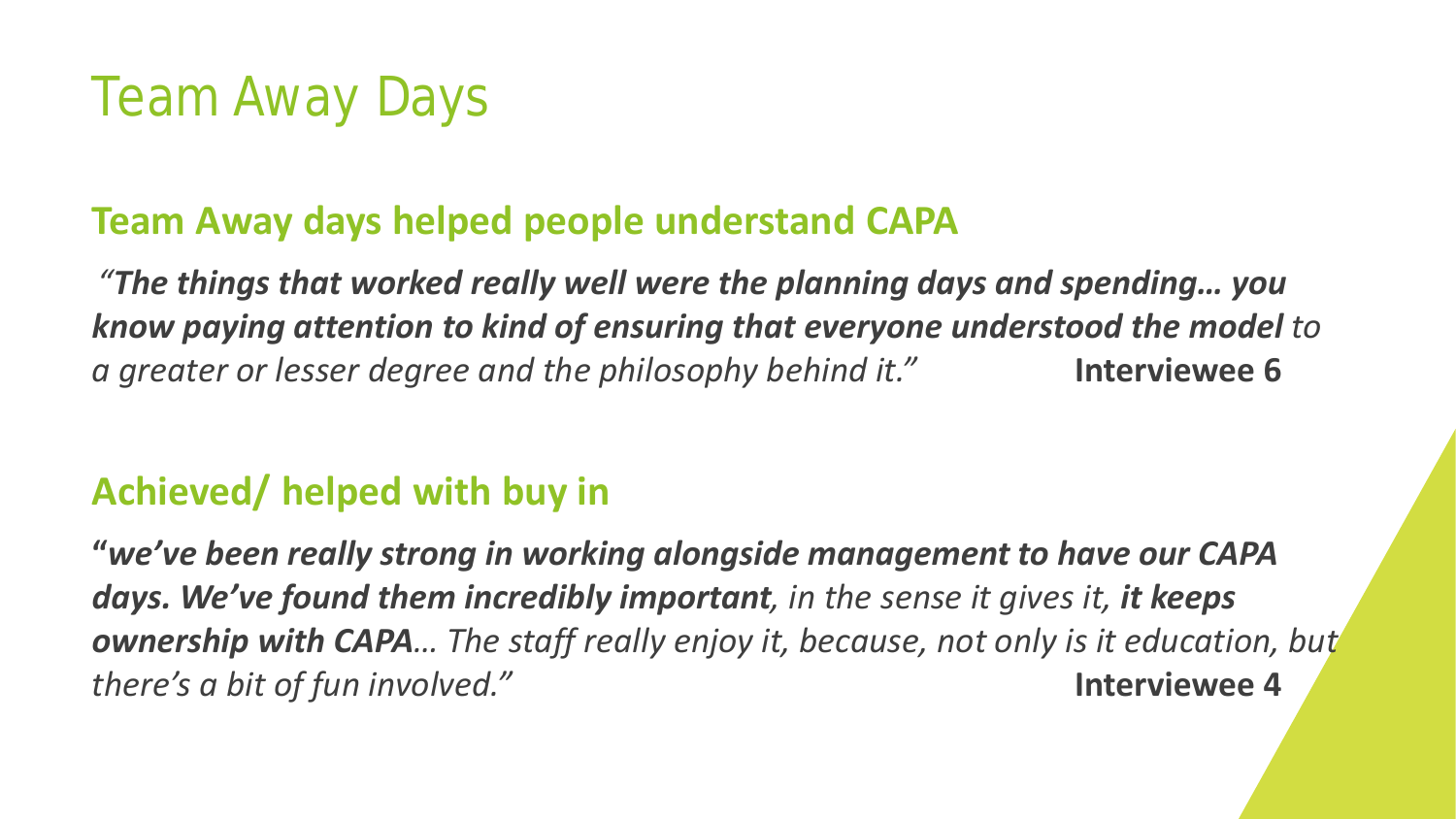### Team Away Days

#### **Provide an opportunity to reflect on/evaluate CAPA and to improve the service**

*"So we've got a document with everybody's core skills and specific skills. And the other area is presentations that 'I really can't work with'. And that gets talked about at each of the CAPA planning days. "Oh, is the document still up to date?", "do people still remember where to reference it?", "Are you using it?", "If not, why not?", "What do we need to do with it?" Interviewee 6*

*"So the team away days provide an opportunity for that [training], like what we find is that people will present on a particular area or they might have gone on training and will bring it back to the team and they'll share that. Recently someone did something on sleep disorders and that was really helpful for the team. One person in the youth team did a presentation on gender identity disorders" Interviewee 7*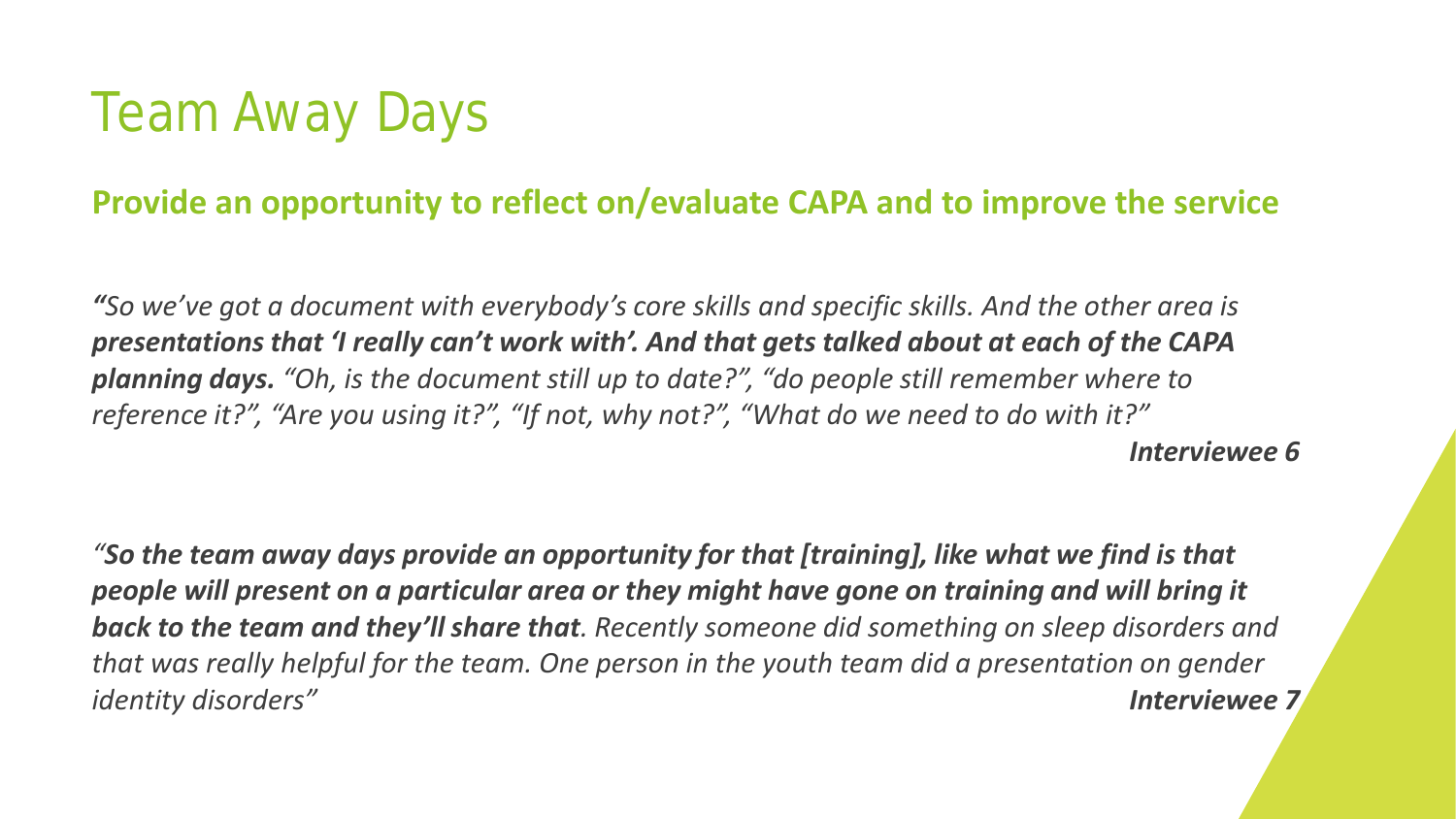### Team Away Days

### **Team away days require time commitment and support from senior management**

*"[We were holding Team Away days] only once a year. Or at max twice a year. So, you can lose a lot of momentum in three months let alone six. And you get that slip back to how you were doing things"* **Interviewee 9**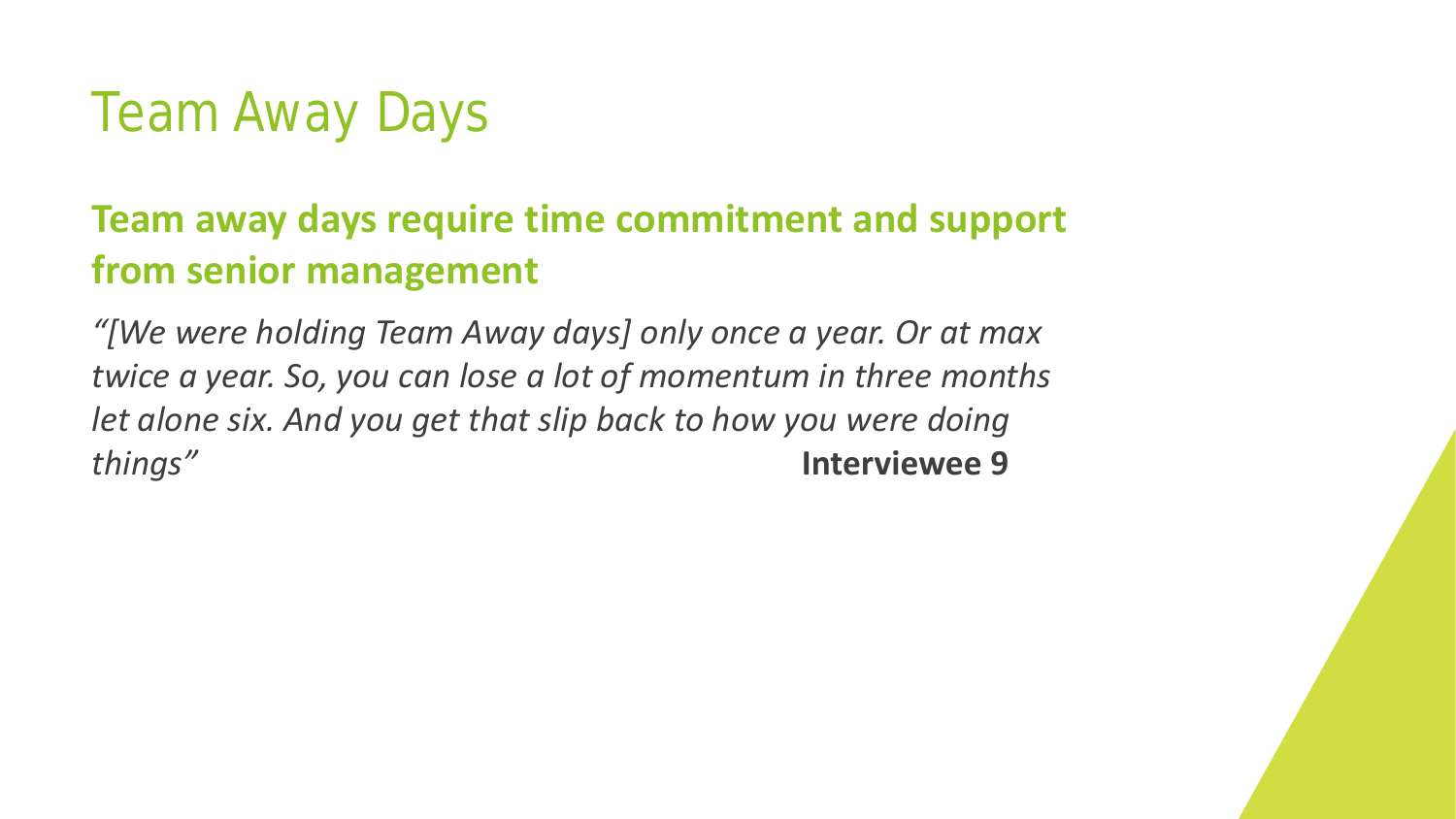## Factors that support or hinder implementation and maintenance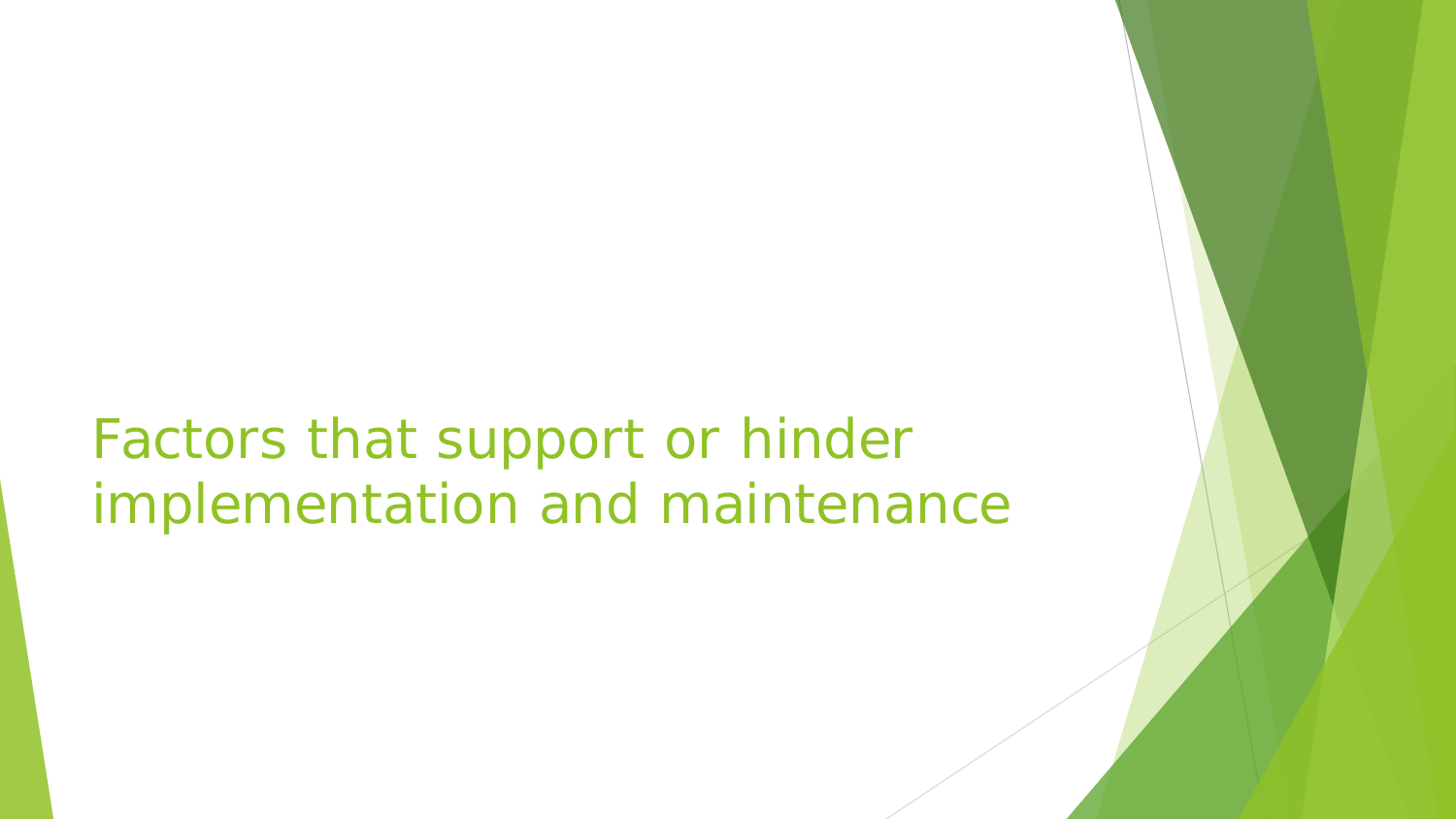### Three main themes

- Buy-in
- $\blacktriangleright$  Time
- Choice and Partnership is not an island

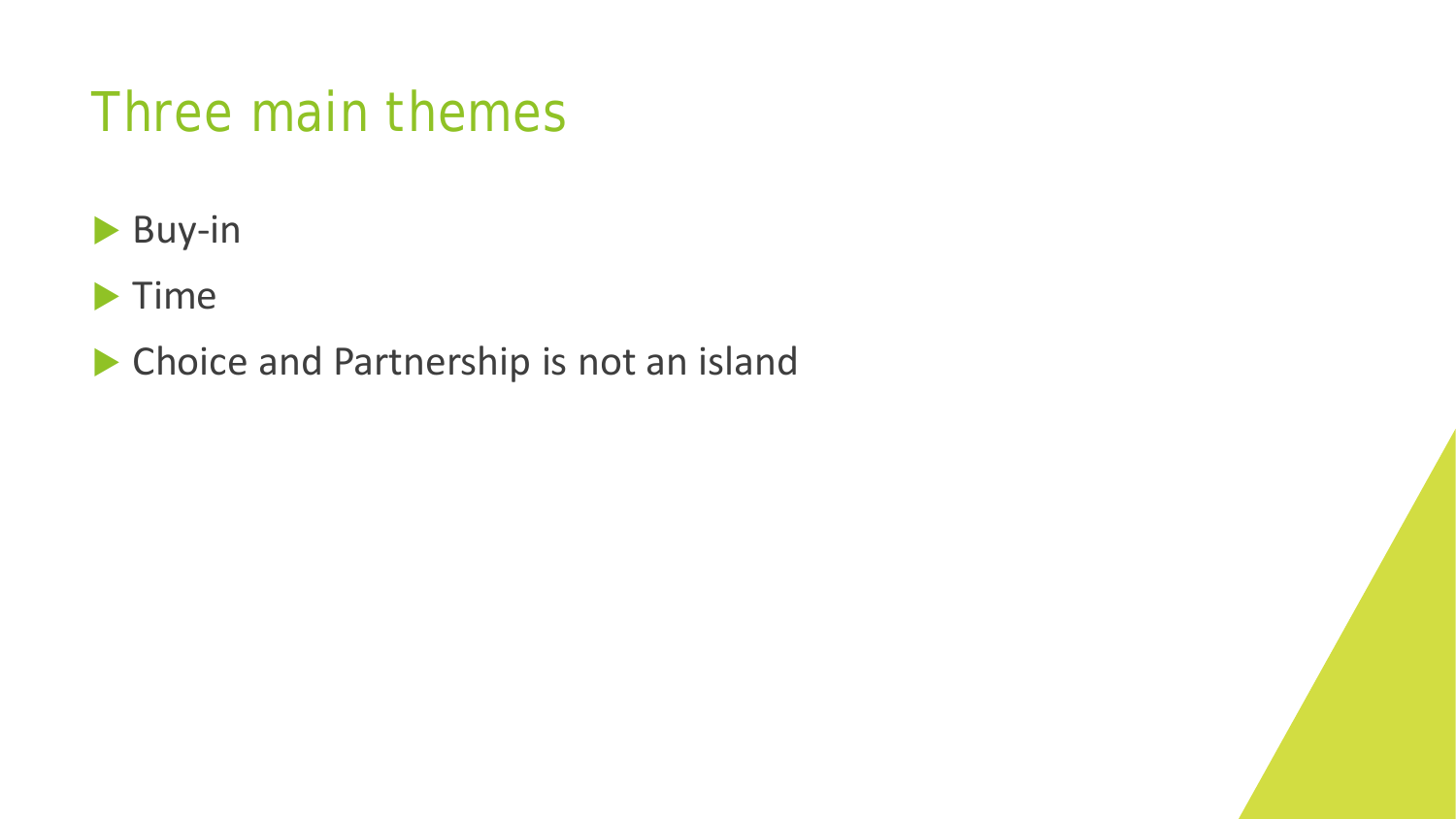# Buy-in

#### **Management support and understanding of the model**

*"We've been really strong in working alongside management to have our CAPA days. … It allows you to do that, to take it to* management and say "we work under this model" and what we need to get their consent to do that." **Interviewee 4**

*"It's about having consistent leadership and keeping those basic messages coming"* **Interviewee 3**

*"What has been difficult is the lack of clear leadership around it. You know, that hope that somehow we would just run with it and it needs more than that, and it needs, even though I hate the word, it needs champions and leadership. It can't just be handed to the champion…"* **Interviewee 9**

*"Team days are good when we have them, but the process with management change has interfered with that. I think the inconsistency with management has interfered with the development of CAPA."* **Interviewee 1**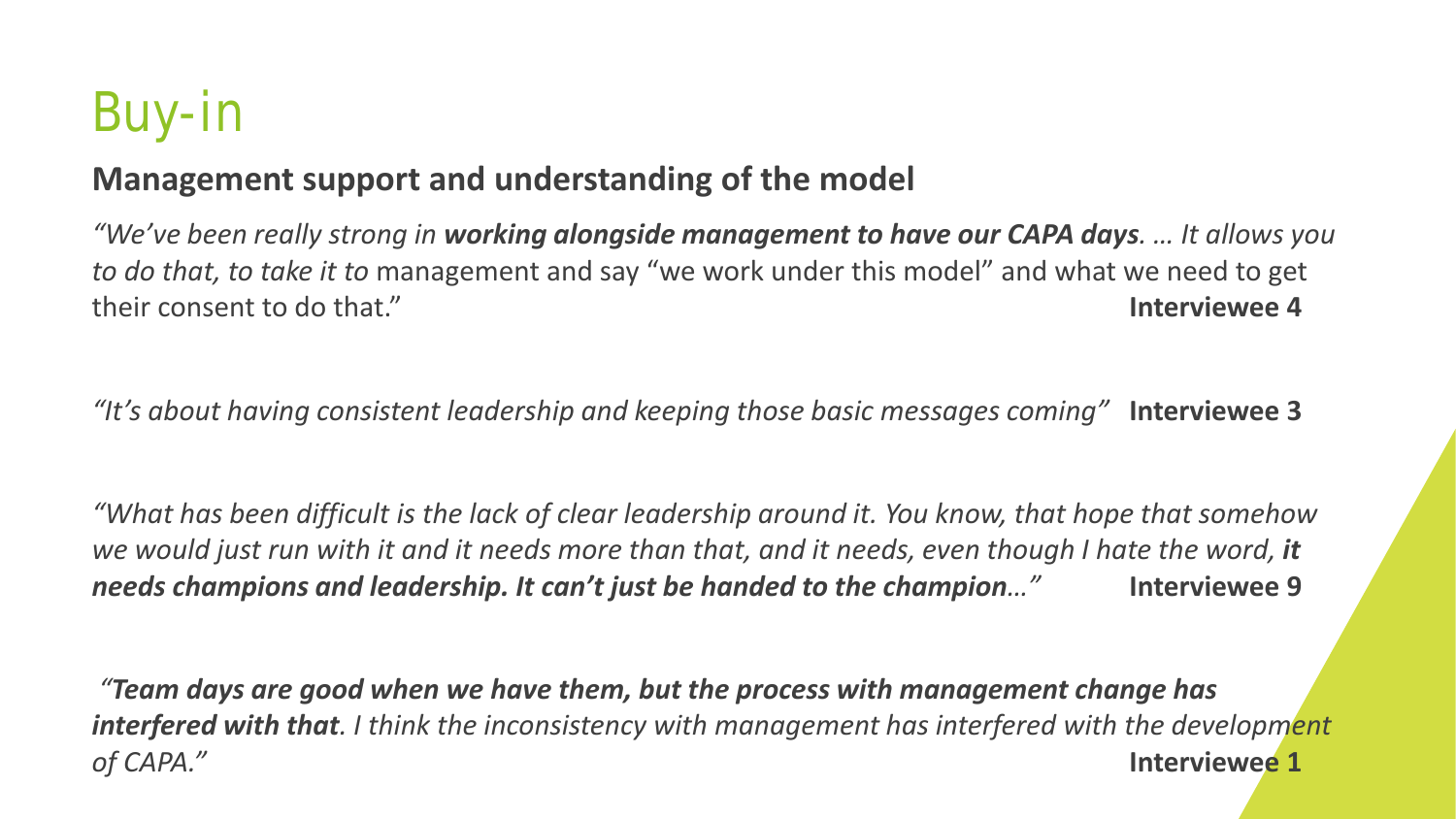### Buy-in **Team Leaders and Champions**

*"And the champions were people who I knew were quite strong…it's about knowing your team. And, it was about getting them on board to get others on board. Because they are quite influential"* **Interviewee 4**

*"The bits that worked well were, having the lead clinicians worked very well as a starting point."* **Interviewee 6**

#### **Staff**

*"The things that worked well were that the team kind of…, 98% of the team, I should say, bought into the need to have a new service delivery model "* **Interviewee 6**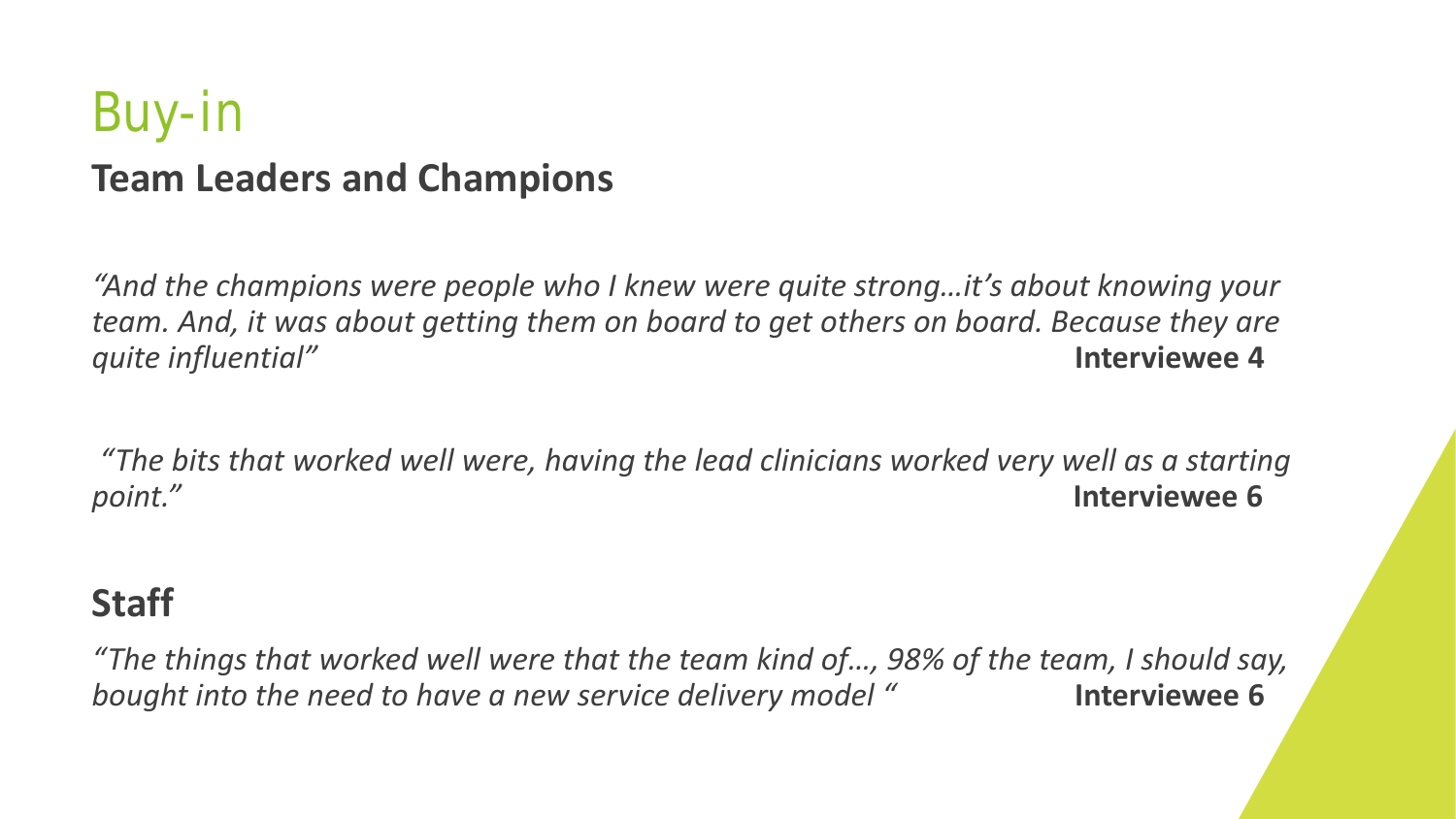### Factors that strengthen staff buy-in **Staff**

#### **"Before"**

"*While there are detractors of CAPA. I think a lot of people appreciate not having that monkey on your back of a huge wait list." "and I just I see one of our teams… where they've got a real struggle with a wait list. And the burden of that, that the clinicians feel of that is quite overwhelming".*  **Interviewee 3**

"*I think in general, people really… for job satisfaction, I think people see where the service has come from to where it is now."* **Interviewee 4**

*"Yep. I think so. And people have short memories. Pre-CAPA, work was stressful. At least CAPA has provided us some structure and method of containment. It doesn't mean the works not hard and we don't have too much of it, but at least we have a framework and something we can use to help structure our work to contain it a little bit. Whereas before it was much more reactive and a bit more stressful…" "And there were still waitlists but in different places. So prior to CAPA the waitlist was outside the service and people could wait 8 months to be seen but now we see the clients more quickly but the wait sits in the service. Which would also be more stressful for clinicians.*" **Interviewee 7**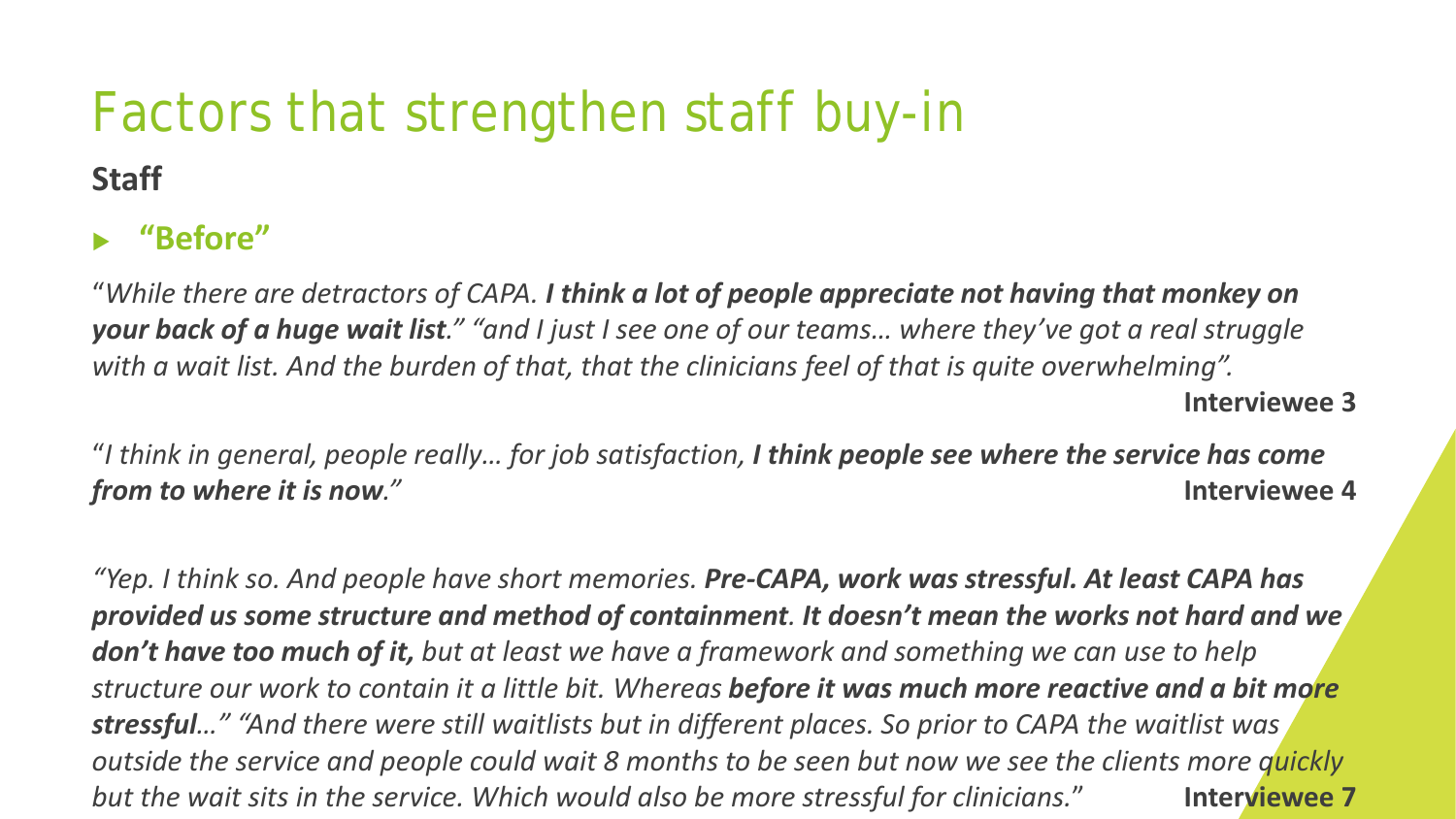# Factors that Strengthen Staff Buy-in

**Staff**

#### **CAPA provides stability and predictability**

*"At least CAPA has provided us some structure and method of containment. It doesn't mean the works not hard and we don't have too much of it, but at least we have a framework and something we can use to help structure our work to contain it a little bit. "* **Interviewee 7**

#### **Team Away Days**

▶ Opportunities to talk about and understand Choice and Partnership, evaluate processes and problem solve.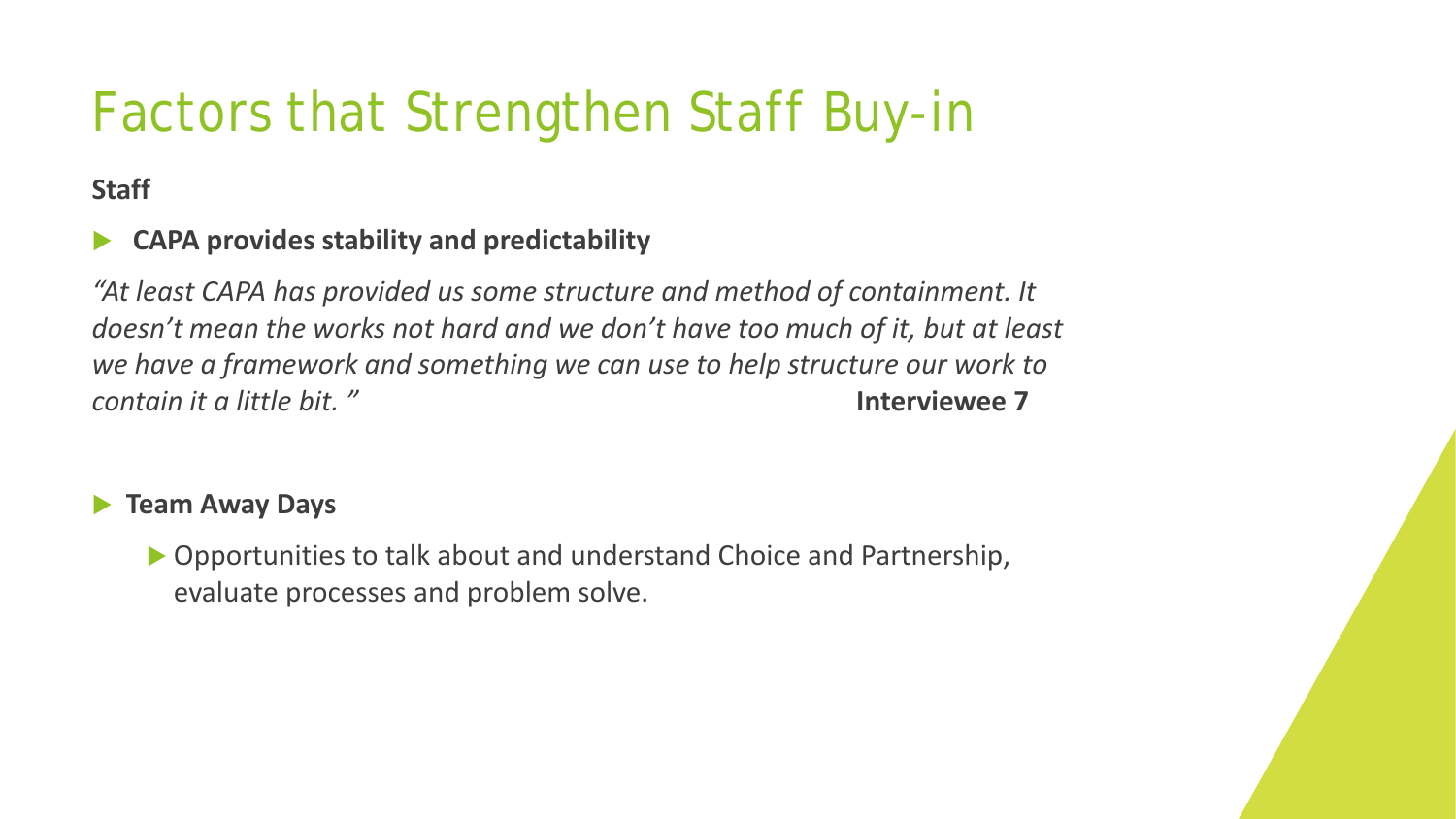# Challenges to Staff Buy-in

#### **Sceptics**

#### **There are always sceptics**

*"as soon as you have a named system it becomes the scapegoat for everything"* **Interviewee 3**

*"It was difficult convincing people that the maths would work. Or,… and they were very suspicious of and remained quite suspicious, to be fair, of the evidence around the average number of contacts."* **Interviewee 6**

*"Yeah, sometimes and I guess there are a few ... ah, more mature people or more mature staff members who will remain sceptical I guess."* **Interviewee 3**

#### **Professionals as sceptics**

*"one thing that maybe would have been useful for us to do would have been to do, engage professional leads more in the process that would have been a helpful thing."* **Interviewee 3**

#### **And yet…**

#### **▶ The value of sceptics...**

#### **Pre conceived ideas**

*"I think the main thing was around people's preconceived ideas, particularly around not being in charge of their diaries any more. That was a really main thing for people. They felt they were losing their autonomy to practice as, you know, as autonomous clinicians really."* **Interviewee 8**

*"I think the most difficult thing is the mind-set change for clinicians, moving from thinking about or approaching their*  work with clients as being, the "whole bedroom suite", to just doing more problems that the family identify... rather *than fixing everything at once."* **Interviewee 3**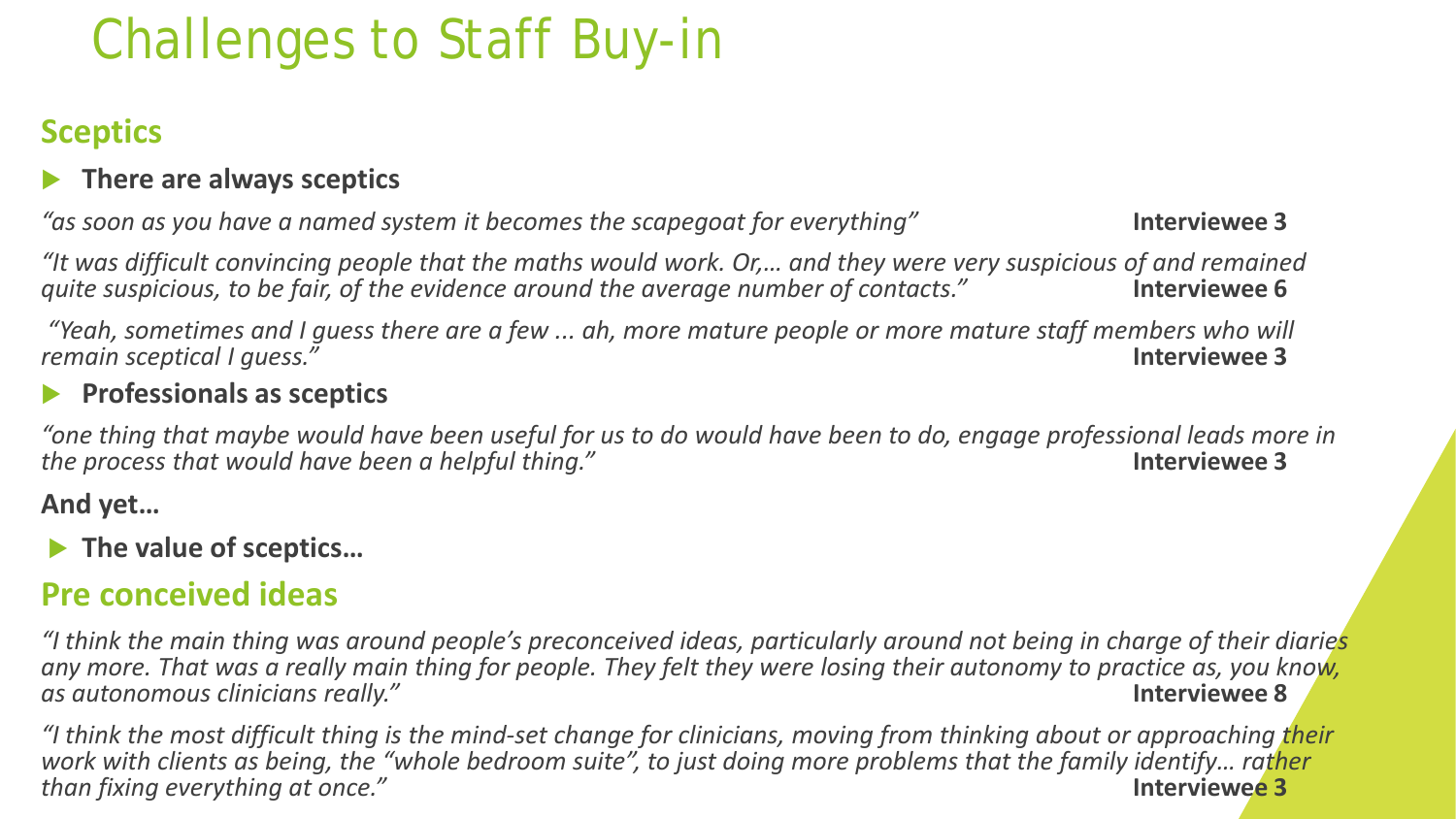

For understanding

- For implementation
- $\blacktriangleright$  For maintenance

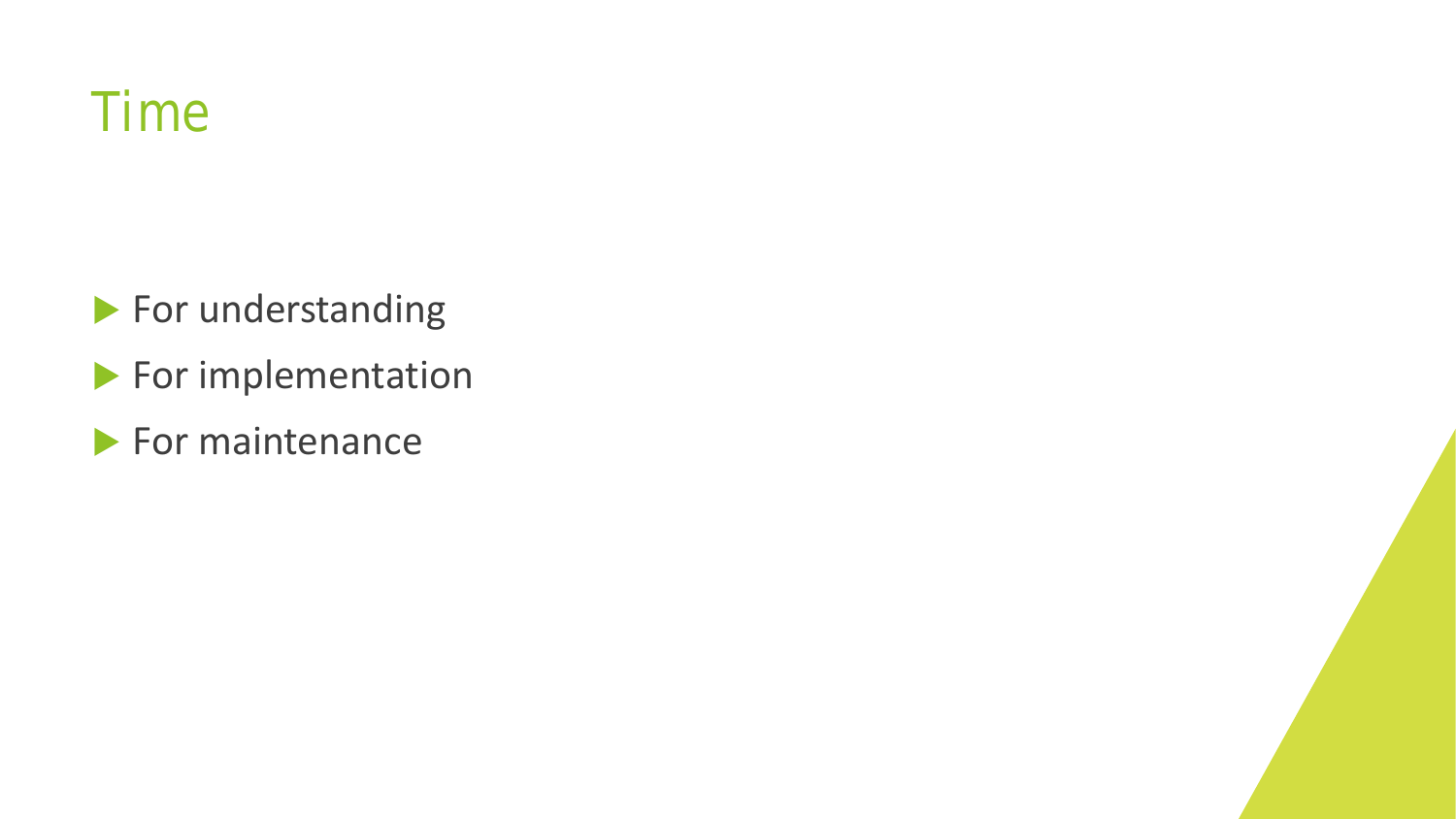

#### **To understand**

*"..having dedicated time to do it. Like, I'm going back now and rereading some of the parts of the blue CAPA book and finding out things that I probably should have known."* **Interviewee 8**

**to talk to others (e.g. Steve and Ann, Werry Centre, Other CAPA people within service), to read, to process**

*" the project person we had with us a year after we implemented so they were involved in the away days as well, having someone who had a very strong understanding of CAPA and what it was about in the process was very useful"* **Interviewee 3**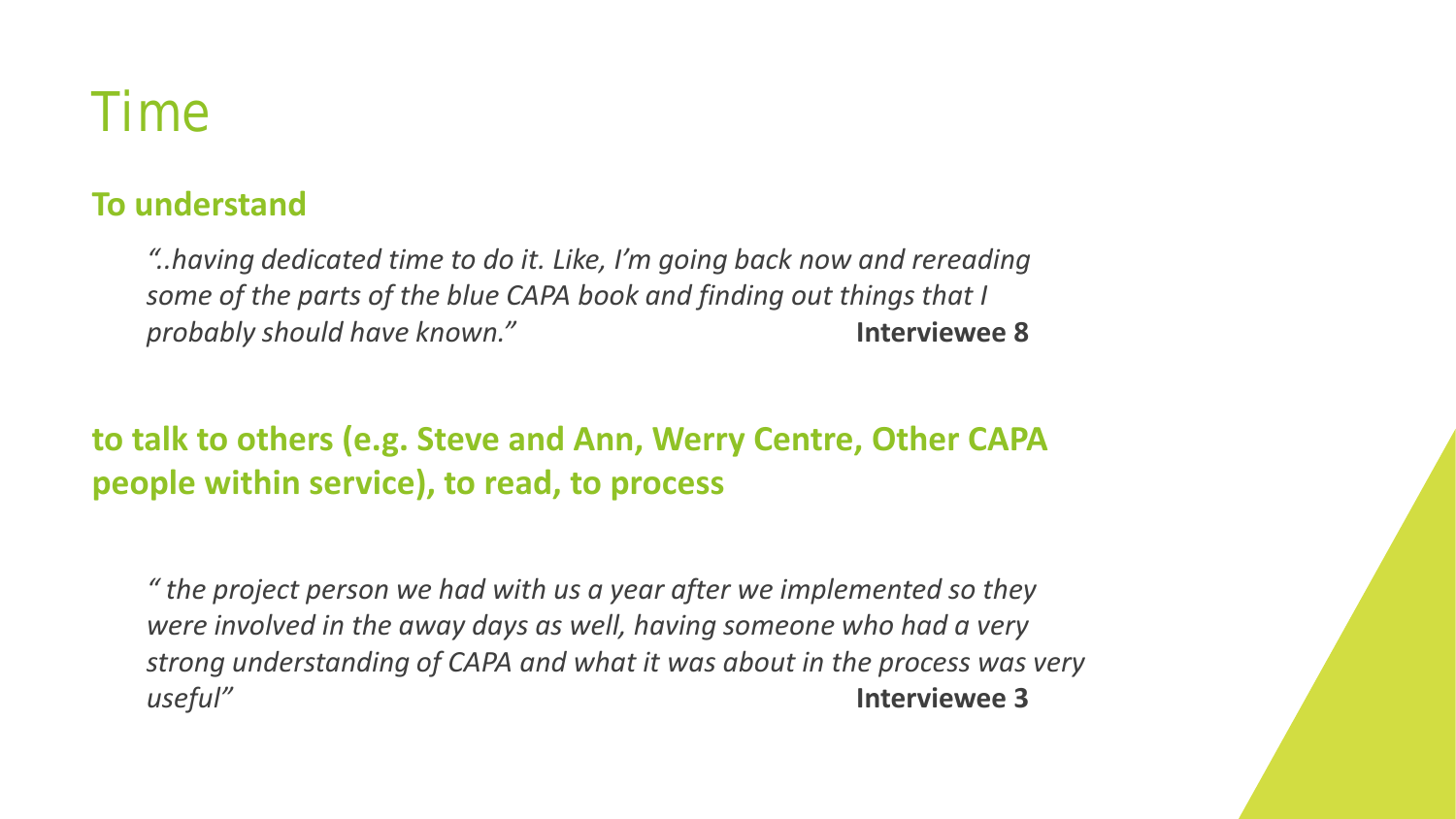### Time

#### **To implement**

*"I think that some of the issue would've been time factors as well. … Not having dedicated time to do the implementation on top of everything else … happening at the time"* **Interviewee 8**

#### **Systems and procedures**

*"at the start we didn't have the systems in place and pathways in place to respond to those situations that we have today. Well I guess we have them now because of those experiences…This is an interesting one for me because, it was difficult convincing people that this really was a tried and tested model."*  **Interviewee 6**

#### **To maintain**

#### **Systems and procedures**

*"the way that we collect data really doesn't support CAPA-metrics, so we've had to set up, processes, separate processes within a separate practice to have some of the CAPA-metrics we need and we're still missing CAPA metrics really….just to have some really basic metrics, it's been really important to have some enthusiastic admin support. So just being able to track the number of Choice appointments offered and taken, the partnership offered and taken, to support job planning that kind of thing."* **Interviewee 3**

#### **Pay attention to drift**

#### **Review and correct**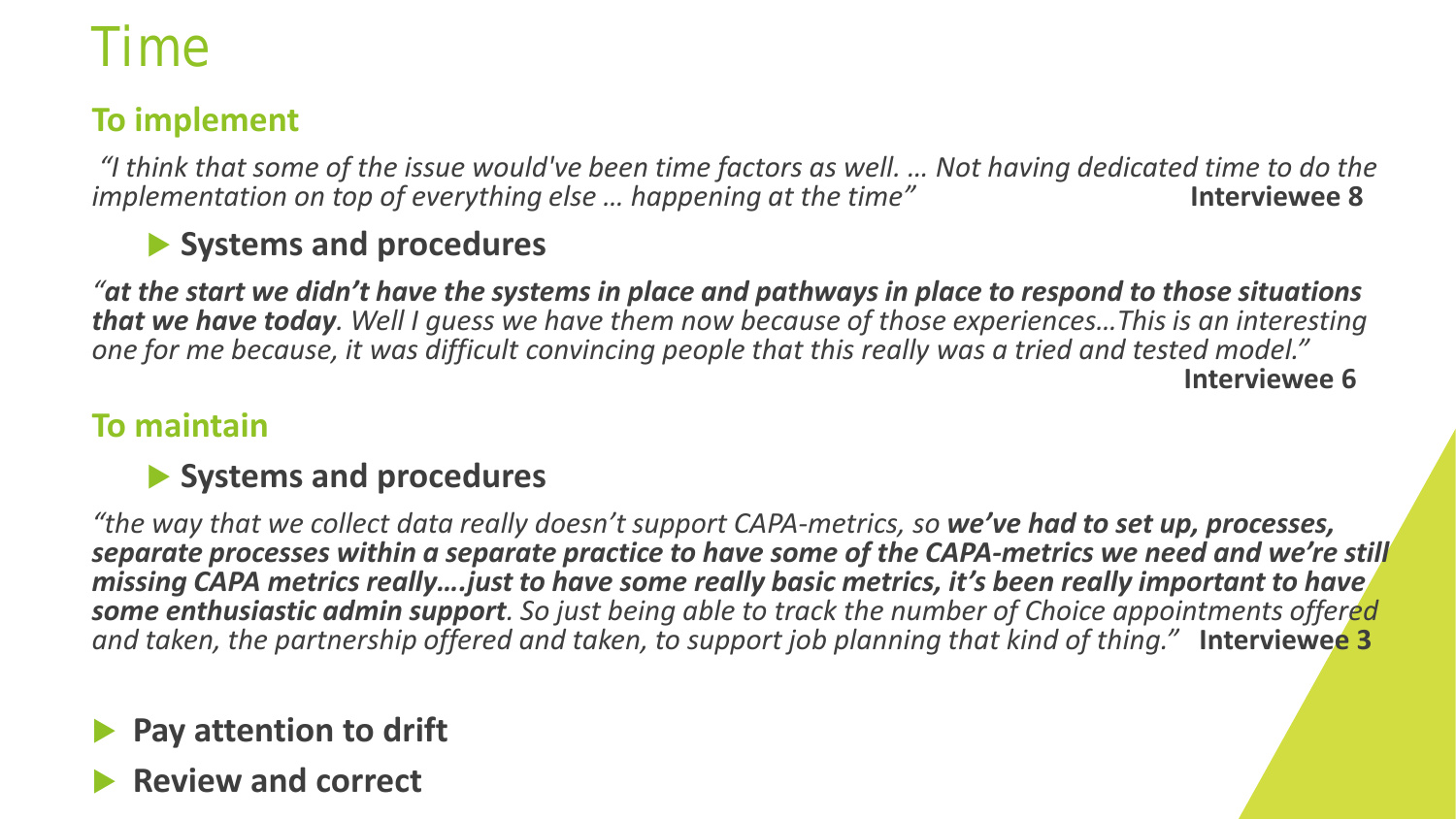CAPA is not independent from other factors within the system

- **Ministry priorities e.g. KPIs**
- DHB priorities and funding
- **Changes in the community** 
	- Increasing referrals
	- Community awareness of mental health, expectations of services and beliefs/preferences
- Translation to the NZ environment (NGO / DHB relationships)
- ▶ Other systems that support e.g. Marama Real-time, Miller Outcome Scales, Canterbury Pathways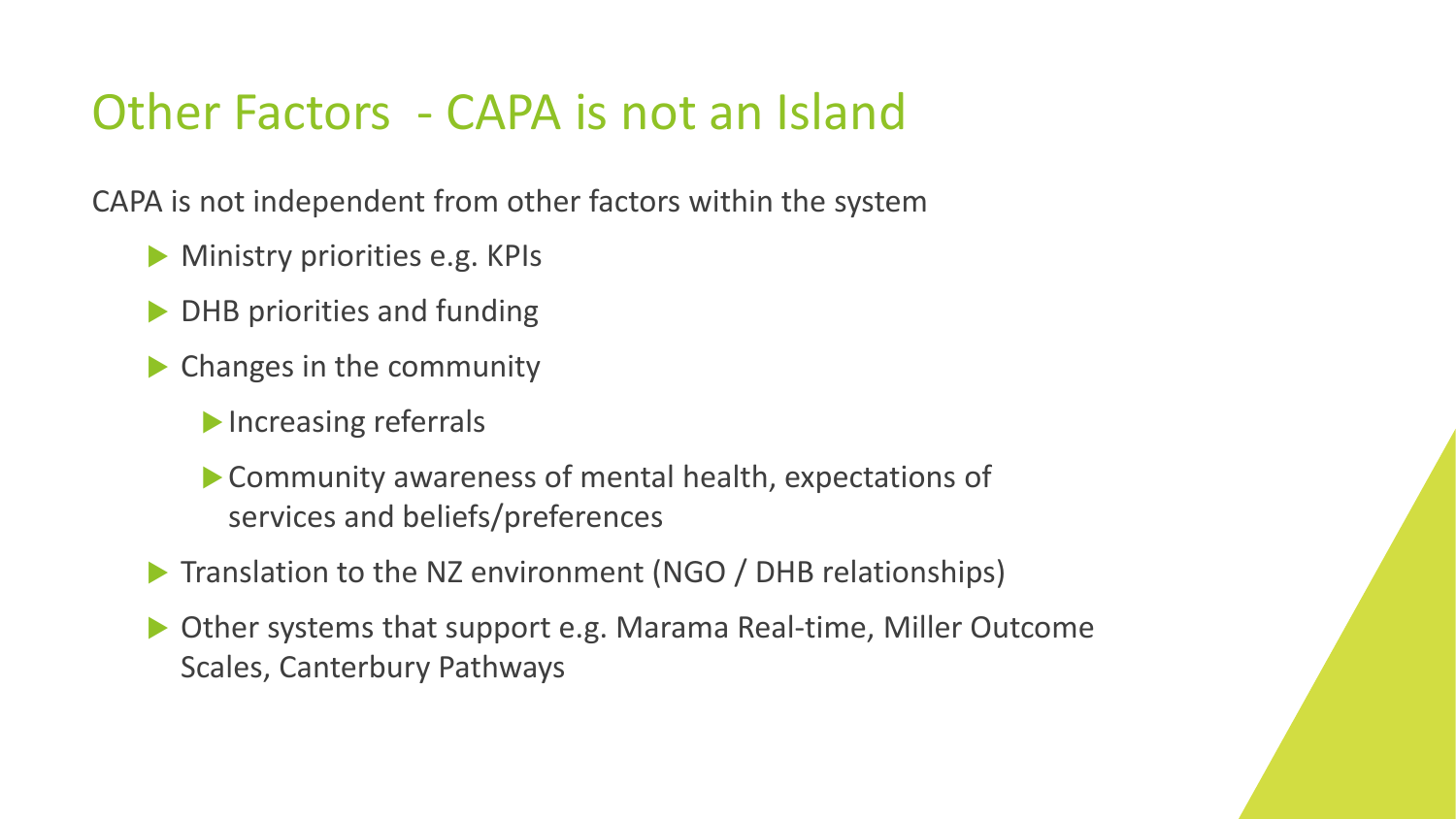### **Changes in the public / community**

#### **Increasing referrals**

*"The challenge for us, and I think, and obviously, I can only talk in relation to my own service, who are on their knees in terms of demand, which is far outweighing capacity at the moment."* **Interviewee 6**

*"Because our referral rate is increasing. And that is evidenced through, when I compare this year's data with last year's data…and the year before."* **Interviewee 9**

#### **Understanding of mental health and expectations of services**

*"Generally we are finding a huge increase in expectations from the public about what they are entitled to in services. ….the afternoon it was still not good enough. It needed to be in the morning. There does seem to be a ridiculous expectation by the public about what they are reasonably entitled to. Travelling to clients uses a huge amount of resource – rural services uses 1.2 clinical FTE in travel time to make our service more accessible to clients"* **Interviewee 5**

*"Also I think there is more openness in the community about talking about mental health"* 

**Interviewee 6**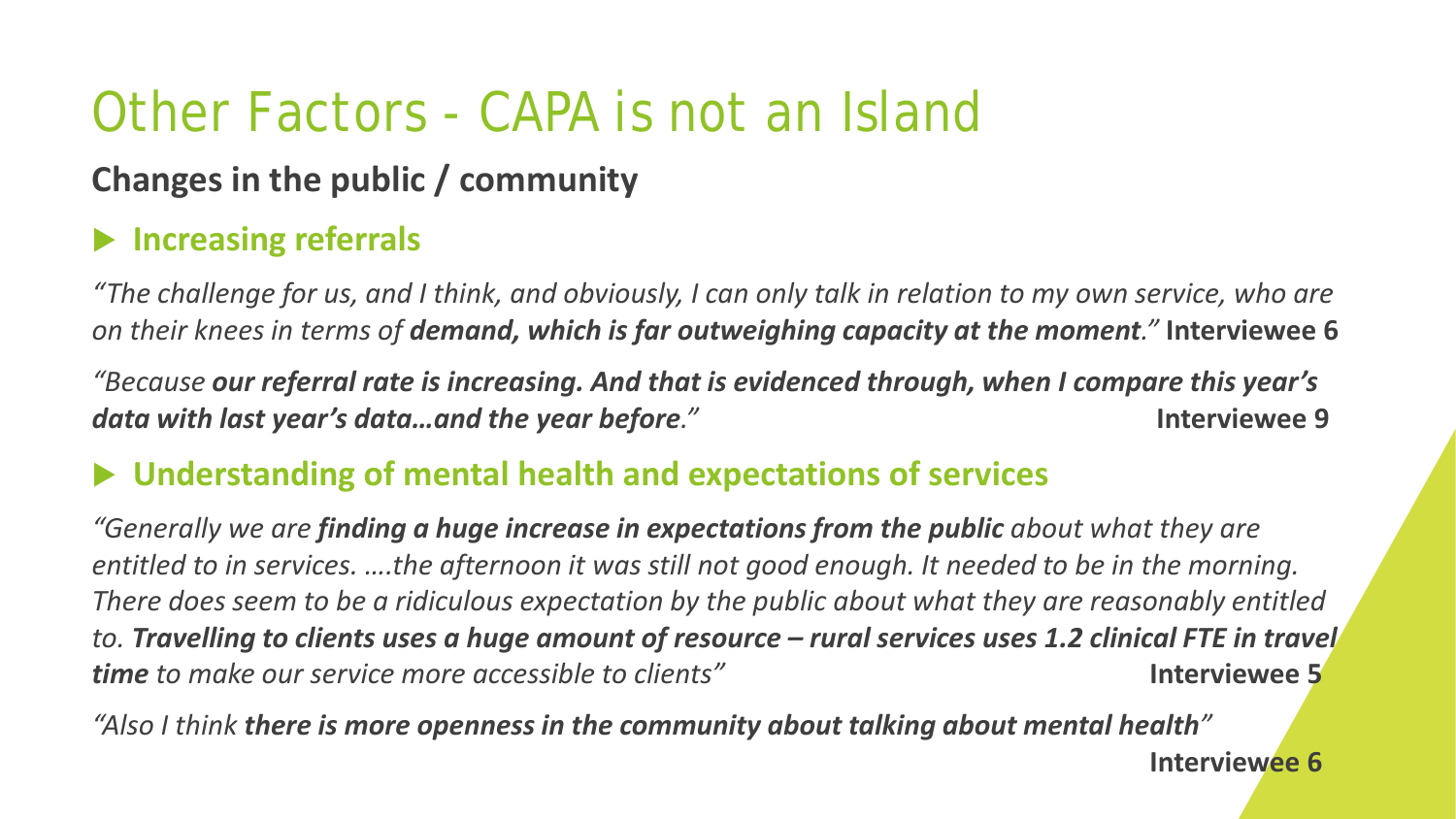### **NGO /DHB relationships**

*"and I guess you talked about building those relationships with the NGOs and we've done some job planning to help clinicians out, and also scheduling in their community partnership appointments for making sure that clinicians have that actually scheduled in their time, but when the chips are down and there are 90 referrals in one month, ah, that goes out the window" Interviewee 8*

*"we've done a number of things over the years, like visiting and bringing them in, but what we've have done is just some community forum days, looking to see what they would like and we've provided that, and, just recently we've opened up some of our trainings" Interviewee 4*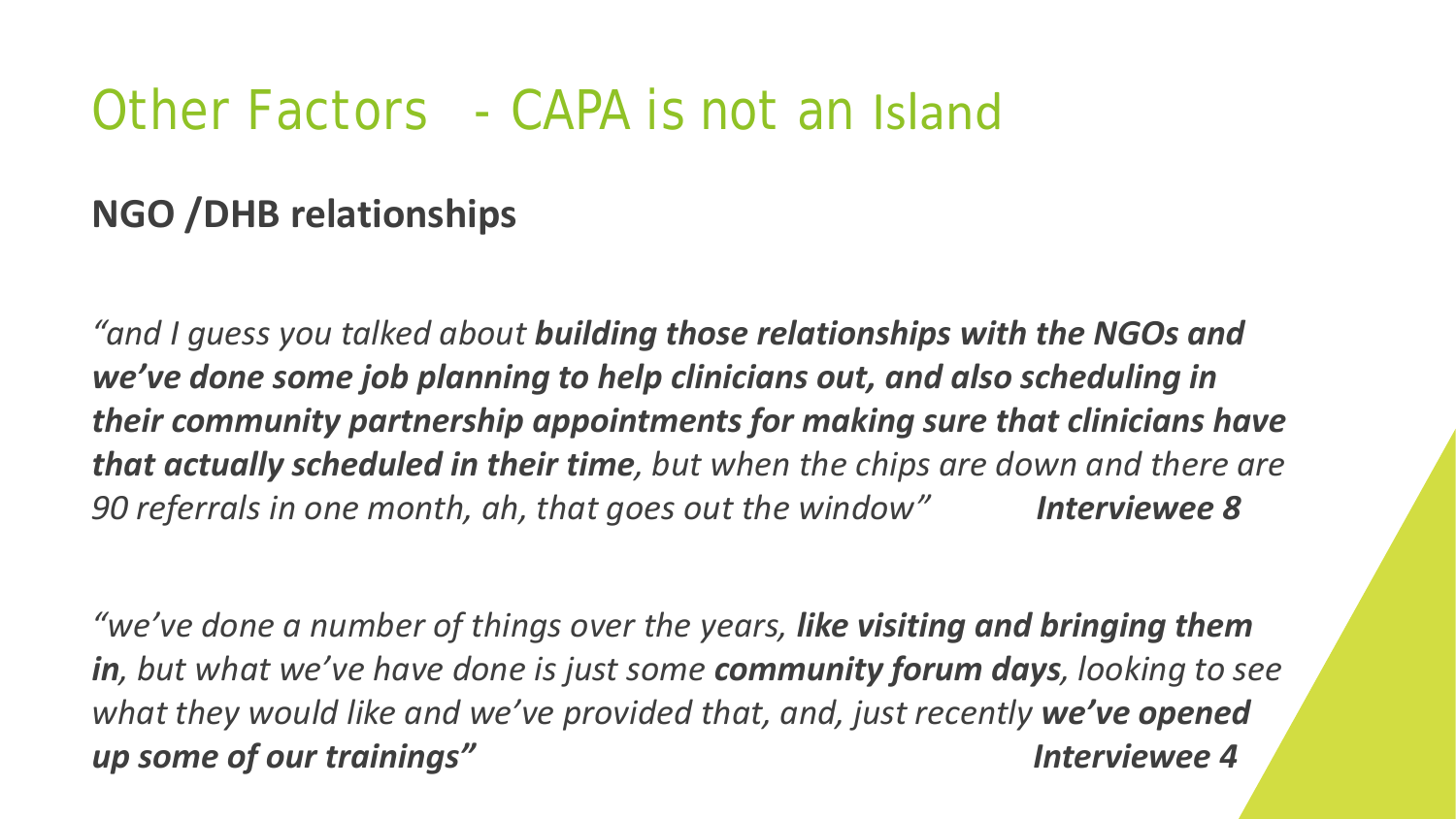#### **Translation to the NZ context**

#### **Cons - Not a tiered system**

*"in the UK you can't get to a CAMHS service without seeing a health professional first in the primary sector. But, of course, they can do that because GP appointments are free. But you can't put those kind of sanctions in NZ because disadvantaged families don't have the money." ... Now, what that means is more and more time is being spent attending to a population group we're not actually contracted to deliver a service to and while it's great and it's correct and it's appropriate that we do that because of the NZ context, it's not how CAPA was designed in terms of access to CAMHs."* **Interviewee 6**

#### **Cons – Is it culturally relevant?**

*"for some of our Maori and Pacific families, I just wonder how they experience things. We've, a lot of the time, made a choice not to refer them on to a different clinician because our Maori and Pacific families have said they don't like doing that."* **Interviewee 8**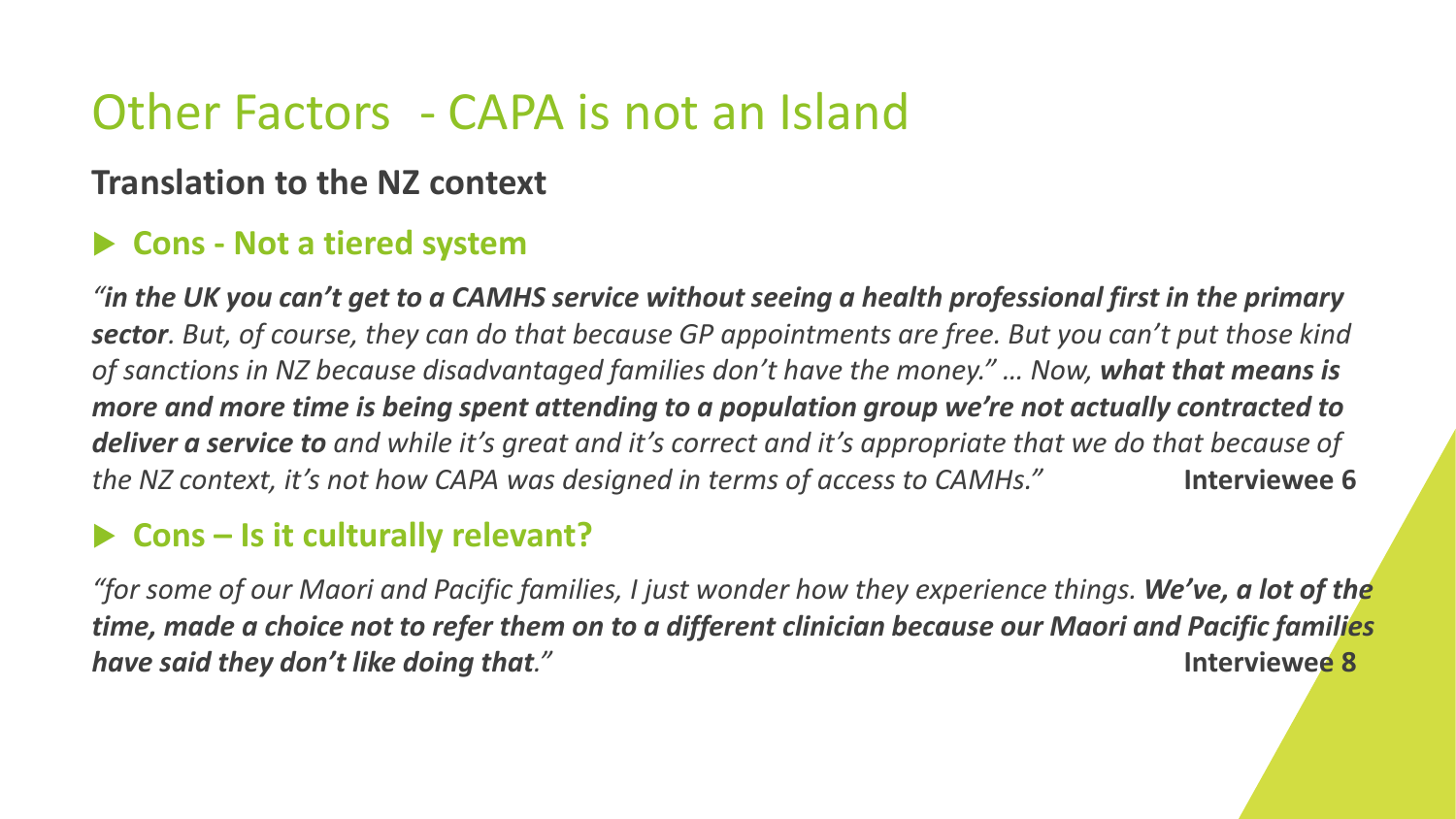#### **Translation to the NZ context**

### **Pros**

*"There are also parts that actually very much go in our favour. Certainly the maths, in the UK they do 37.5 hour week, not a 40 hour week and the number crunching is based on the 37.5 hours, so by definition we get 2.5 extra, in theory about job planning. It doesn't feel like that for clinicians but those are the hidden bits of information that are valuable for containing people. Also in the UK you then get 6 weeks annual leave, so again so depending on whether you…, so two weeks or one week better off in terms of the maths that you gain for job planning. And so it goes on."* **Interviewee 6**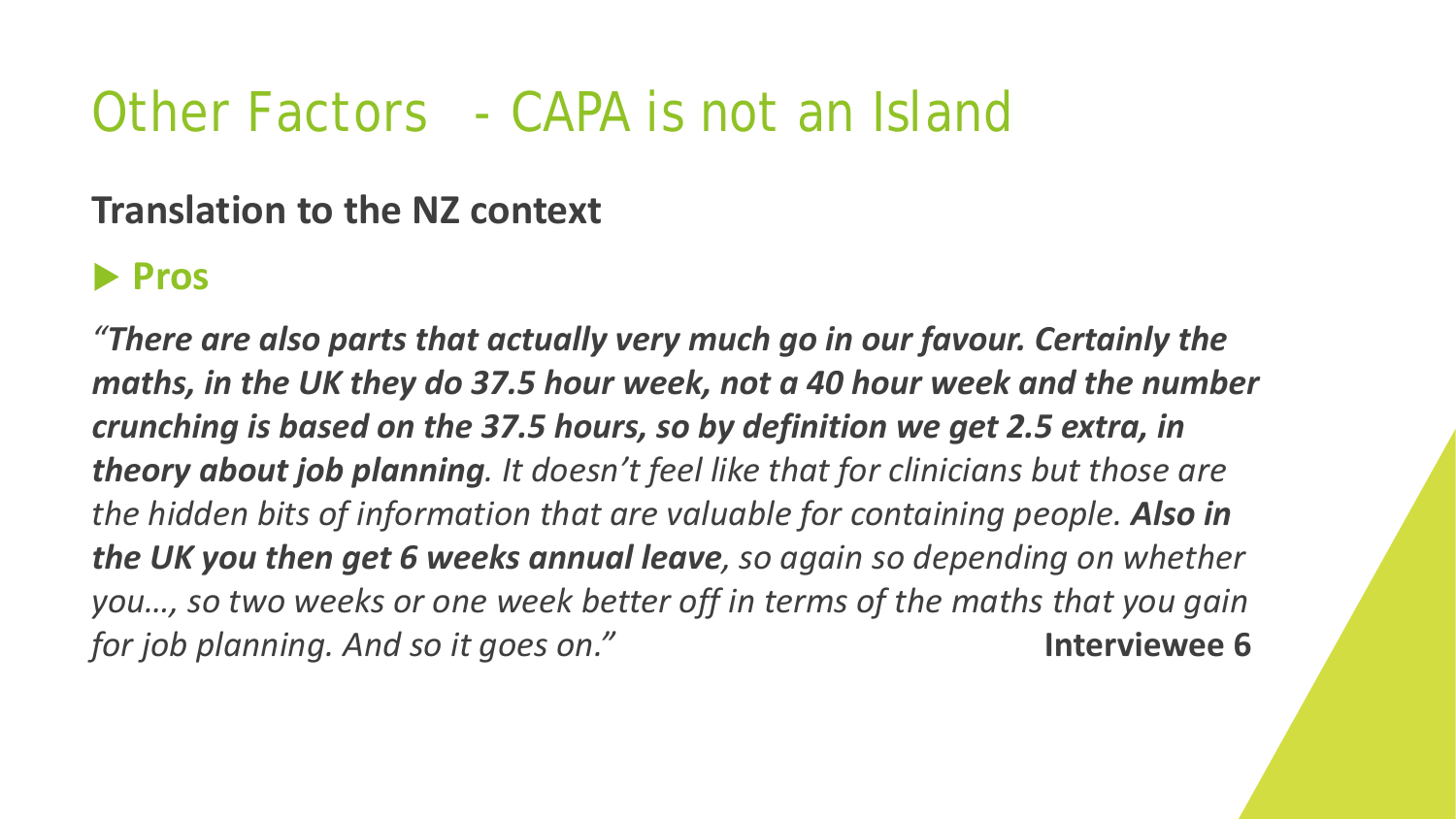#### *Other systems that support Choice and Partnership*

#### *Marama Real-Time Client Feedback*

*"not just CAPA, feedback informed treatment and outcomes, they just all sort of fit well together, and I'm wondering, you know, like is that feedback informed treatment the glue that we needed to actually bring CAPA in? Because it's changed the way we work with people again"* **Interviewee 9** 

*"Millers Outcome Ratings scales as a way of helping us to understand when we are on target and when we are off target. Both in terms of the families treatment goals but also in terms of our, how effective our engagement is with the family. But that's happening in one of our teams, but in another of our teams, although it is getting a lot better, they've really struggled with the whole clinical review process or treatment review process where it's seemed to have been extraordinary difficult for clinicians to accept a kind of critique of treatment, and sticking to goals and not letting that drift a long way."* **Interviewee 3**

#### *Canterbury Pathways*

Supports consistency of practice and standards of approach across services